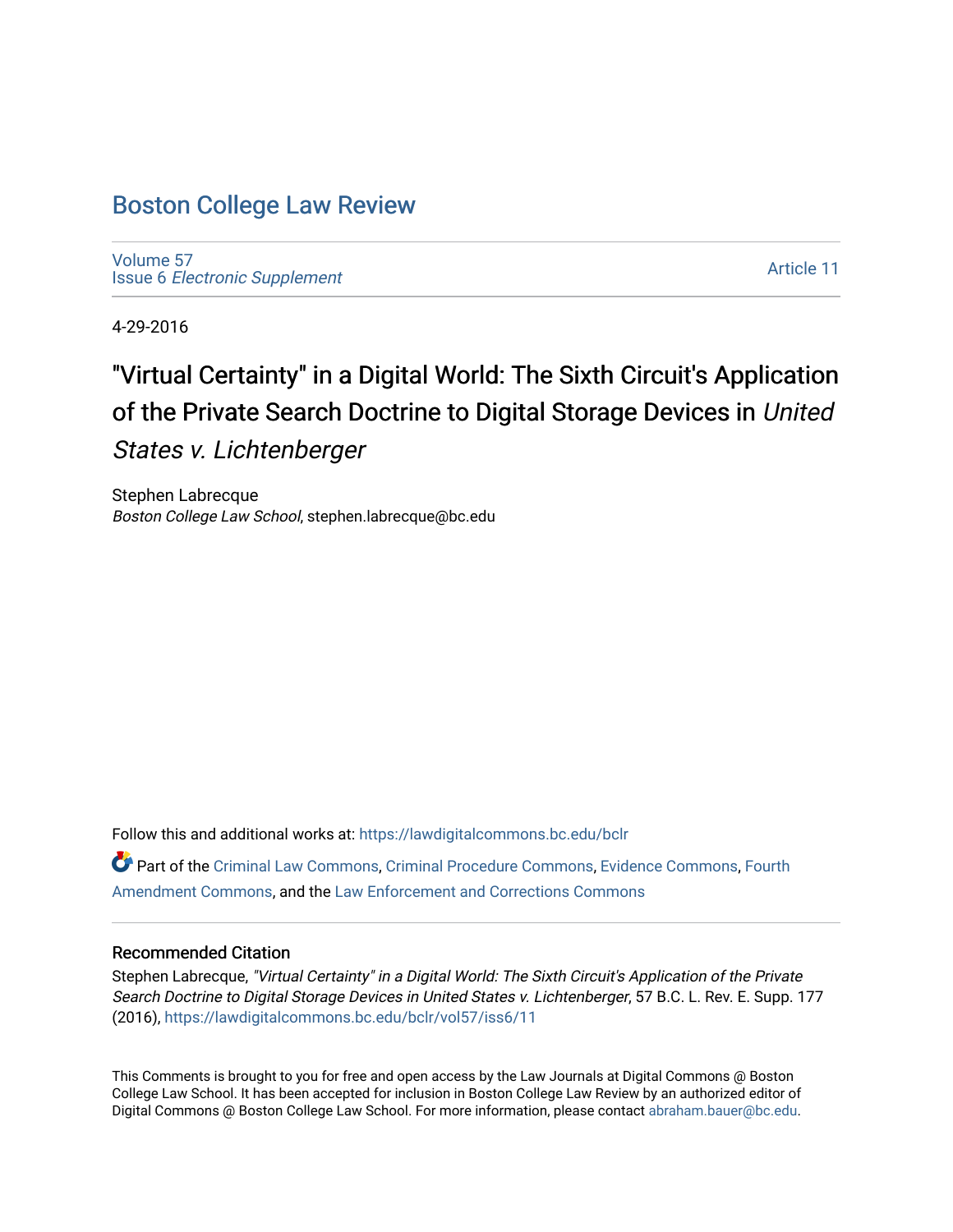# **"VIRTUAL CERTAINTY" IN A DIGITAL WORLD: THE SIXTH CIRCUIT'S APPLICATION OF THE PRIVATE SEARCH DOCTRINE TO DIGITAL STORAGE DEVICES IN** *UNITED STATES v. LICHTENBERGER*

**Abstract:** In 2015 in *United States v. Lichtenberger*, the U.S. Court of Appeals for the Sixth Circuit held that police violated the Fourth Amendment by exceeding the scope of a private search of computer files. This decision deviated from holdings of the U.S. Courts of Appeals for the Fifth and Seventh Circuits, which held that under the private search doctrine, police could more thoroughly search digital devices that were previously searched by a private party. The Sixth Circuit created a circuit split by failing to apply the closed container approach to the digital storage devices in *Lichtenberger*. This Comment argues that the closed container approach should not be applied to searches of digital devices under the private search doctrine. This Comment also argues that the Sixth Circuit correctly adopted the "virtual certainty" test of scope, but failed to properly apply the test to the facts in *Lichtenberger*.

#### <span id="page-1-1"></span><span id="page-1-0"></span>**INTRODUCTION**

In this age of smartphones and cloud computing, courts have struggled to apply Fourth Amendment protections to searches of electronic devices.<sup>[1](#page-1-2)</sup> Digital evidence has become an important tool for law enforcement agen-cies in the investigation and prosecution of crime.<sup>[2](#page-1-3)</sup> The nature of these electronic devices, however, raises significant concerns regarding personal pri-vacy rights.<sup>[3](#page-1-4)</sup>

<span id="page-1-2"></span><sup>&</sup>lt;sup>1</sup> See U.S. CONST. amend. IV ("The right of the people to be secure in their persons, houses, papers, and effects, against unreasonable searches and seizures, shall not be violated . . . ."); *see also* Orin S. Kerr, *Searches and Seizures in a Digital World*, 119 HARV. L. REV. 531, 532–33 (2005) (noting the "tentative and often contradictory" lower court opinions regarding personal computers and Fourth Amendment rights); Emma Raviv, Note, *Homing In: Technology's Place in Fourth Amendment Jurisprudence*, 28 HARV. J.L. & TECH. 593, 593–94 (2015) (noting that technological advancements have complicated Fourth Amendment doctrines). <sup>2</sup> *See* Josh Goldfoot, *The Physical Computer and the Fourth Amendment*, 16 BERKELEY J.

<span id="page-1-3"></span>CRIM. L. 112, 112–14 (2011) (noting common use of computer forensic examiners in criminal investigations); Kerr, *supra* note [1,](#page-1-0) at 532 (stating that computer searches have become an im-<br>portant step in many criminal investigations).

<span id="page-1-4"></span><sup>&</sup>lt;sup>3</sup> See Goldfoot, *supra* note [2,](#page-1-1) at 164 (comparing computer searches to home searches and noting the significant threat computer searches pose to personal privacy).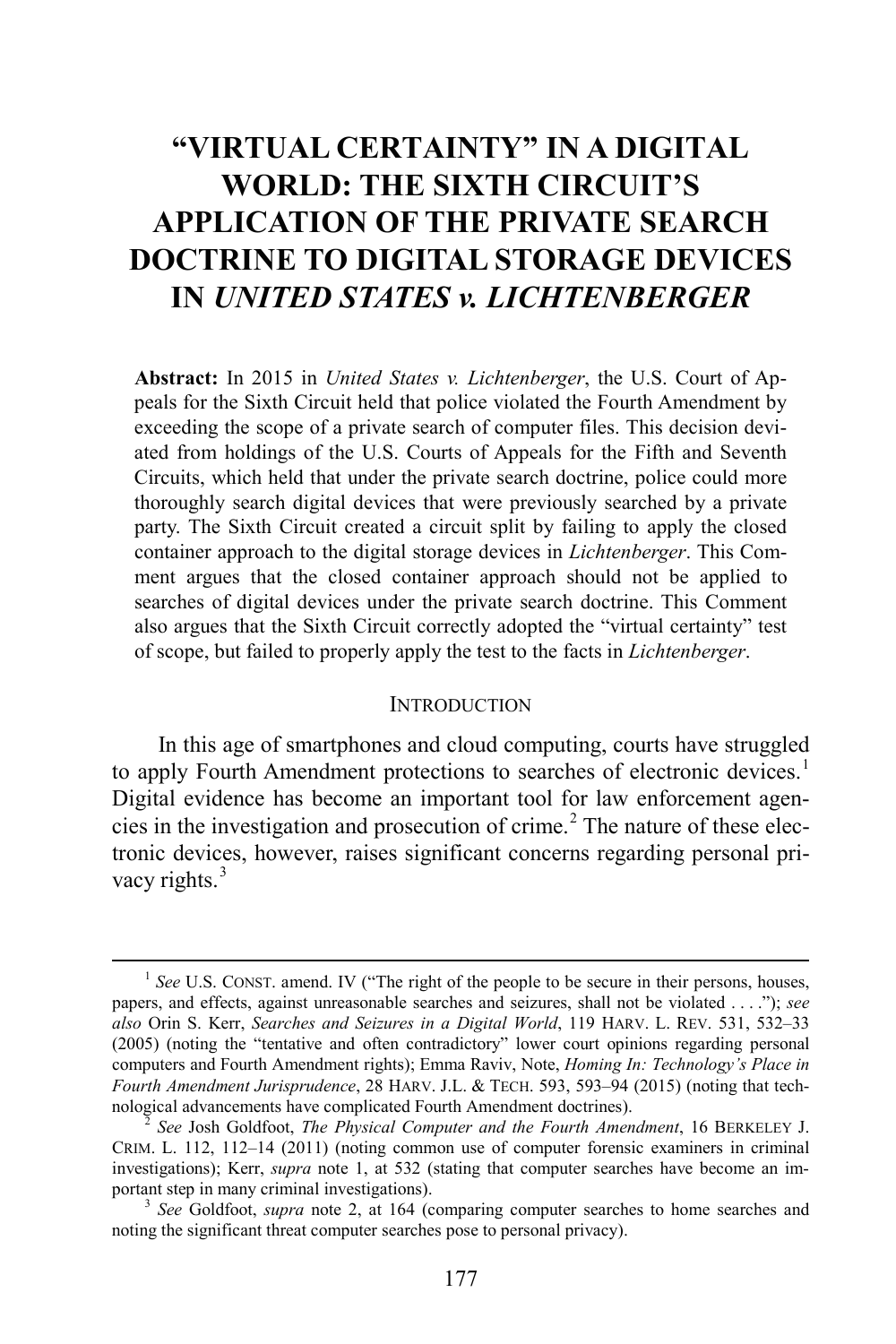In 2015, in *United States v. Lichtenberger*, the U.S. Court of Appeals for the Sixth Circuit addressed the question of whether a police search of laptop files exceeded the scope of a prior search by a private party.<sup>[4](#page-2-0)</sup> In ruling that the evidence of child pornography found on Lichtenberger's laptop was properly suppressed, the Sixth Circuit applied the private search doctrine, which states that Fourth Amendment protections do not apply to searches by private parties.<sup>[5](#page-2-1)</sup> Under this doctrine, police can conduct a warrantless follow-up search as long as it does not exceed the scope of the ini-tial private search.<sup>[6](#page-2-2)</sup> An after-occurring police search exceeds the scope of the private search if the police are not virtually certain that nothing else of significance will be discovered.<sup>[7](#page-2-3)</sup> This "virtual certainty" test was articulated by the U.S. Supreme Court in 1984 in *United States v. Jacobsen*. [8](#page-2-4)

In *Lichtenberger*, the Sixth Circuit ruled that the child pornography found on Lichtenberger's computer must be suppressed because the police officer had no "virtual certainty" as to what he would discover.<sup>[9](#page-2-5)</sup> By holding that police exceed the scope of a private search by looking at additional files on a digital device, the Sixth Circuit deviated from holdings of the U.S. Courts of Appeals for the Fifth and Seventh Circuit.<sup>[10](#page-2-6)</sup> In doing so, the Sixth

<span id="page-2-3"></span>rantless search if it does not exceed the scope of the private search).<br><sup>7</sup> *Lichtenberger II*, 786 F.3d at 488; *see Jacobsen*, 466 U.S. at 119 (applying a virtual certain-<br>ty test of scope to a police search of a package

<span id="page-2-4"></span> $8466$  U.S. at 119. In 1984 in *United States v. Jacobsen*, the U.S. Supreme Court found that a field test did not exceed the scope of a preceding private search of a FedEx package. *Id.* In *Jacobsen*, a FedEx employee discovered a white powdery substance when examining a damaged package. *Id.* at 111. A Drug Enforcement Administration Officer performed a field test and identified the substance as cocaine. *Id.* The Court found that there was "virtual certainty" that the field test would reveal nothing else of significance. *Id.* at 119.<br><sup>9</sup> *Lichtenberger II*, 786 F.3d at 490.<br><sup>10</sup> *Compare id.* (holding that police exceeded the scope of the private search by possibly view-

<span id="page-2-6"></span><span id="page-2-5"></span>ing more files than the private searchers), *with* United States v. Runyan, 275 F.3d 449, 464 (5th Cir. 2001) (holding that the police did not exceed the scope of the private search by viewing addition files on CDs), *and* Rann v. Atchison, 689 F.3d 832, 838 (7th Cir. 2012) (adopting the Fifth Circuit's holding in *Runyan*). In 2001 in *United States v. Runyan*, the U.S. Court of Appeals for the Fifth Circuit analogized digital storage devices to closed containers and held that once a private party searches a device, the police do not exceed the scope of the prior search by more thoroughly searching the same device. 275 F.3d at 464. Under this closed container analysis, a person has a reasonable expectation of privacy in "opaque containers that conceal their contents from plain view." United States v. Villarreal, 963 F.2d 770, 773 (5th Cir. 1992). Once a private party has opened the container, however, the owner's privacy has been compromised. *Runyan*, 275 F.3d at 465. Therefore, any after-occurring governmental search of the container's contents falls within the scope of the initial search. *Id.* at 464–65.

<sup>&</sup>lt;sup>4</sup> United States v. Lichtenberger (*Lichtenberger II*), 786 F.3d 478, 491 (6th Cir. 2015).<sup>5</sup> *Id.* at 488–89.

<span id="page-2-2"></span><span id="page-2-1"></span><span id="page-2-0"></span><sup>&</sup>lt;sup>6</sup> See United States v. Jacobsen, 466 U.S. 109, 115–17 (1984) (stating that the government does not violate the Fourth Amendment by using information revealed by a third-party source); Walter v. United States, 447 U.S. 649, 657 (1980) (noting that the government can conduct a war-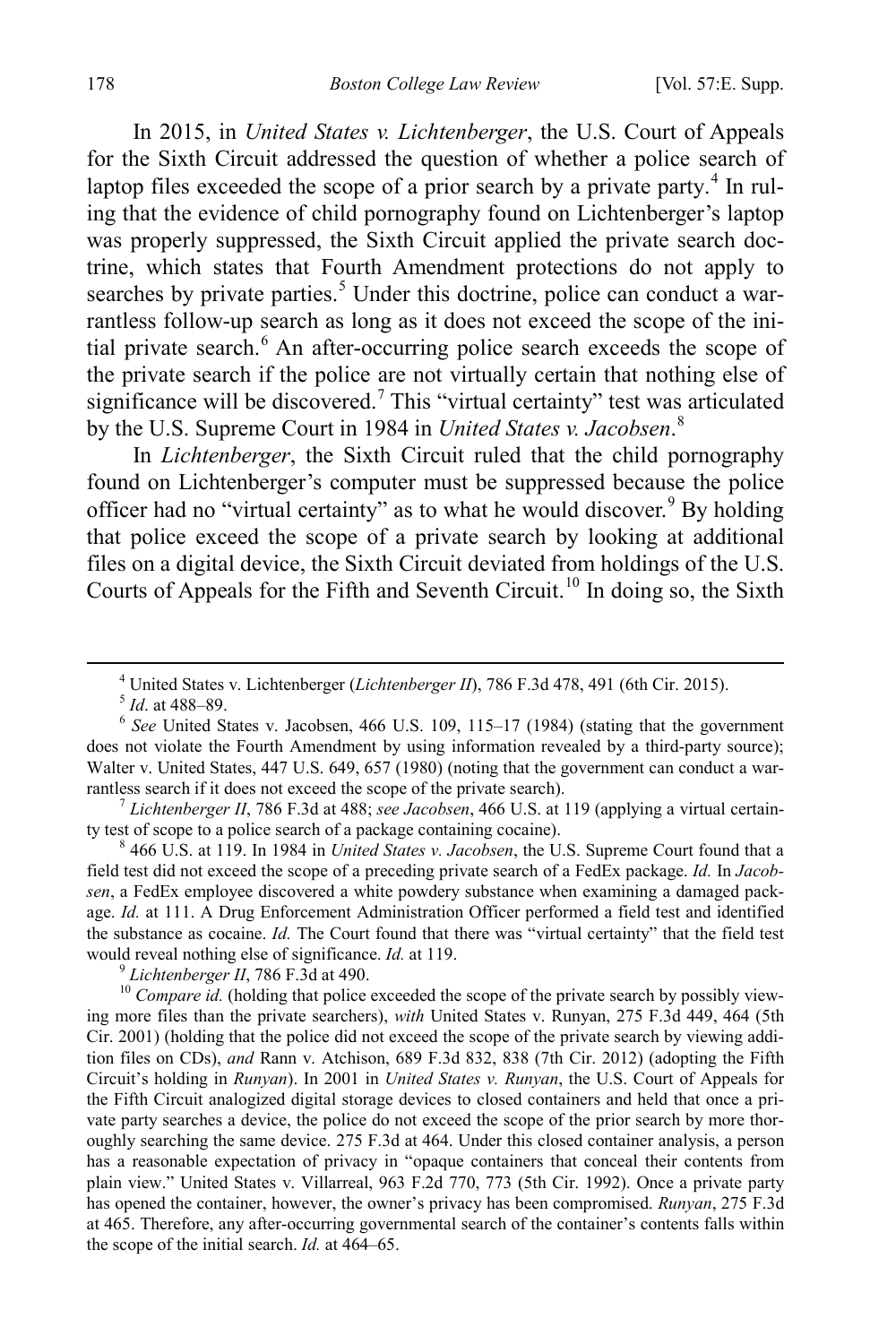<span id="page-3-9"></span>Circuit implicitly created a circuit split with potentially far reaching impli-cations on personal privacy and law enforcement.<sup>[11](#page-3-0)</sup>

This Comment argues that the Sixth Circuit correctly articulated the "virtual certainty" test of scope but failed to correctly apply the test to the police search of a laptop computer in *Lichtenberger.*[12](#page-3-1) Part I of this Comment reviews the current state of the Fourth Amendment private search doctrine and its application to digital storage devices.<sup>[13](#page-3-2)</sup> Part I also provides the factual and procedural background of *Lichtenberger*. [14](#page-3-3) Part II contrasts the Sixth Circuit's reasoning in *Lichtenberger* with the closed container analysis employed by the Fifth Circuit in *United States v. Runyan* in 2001. [15](#page-3-4) Part III argues that the closed container approach used by the Fifth and Seventh Circuits should not apply to digital storage devices.<sup>[16](#page-3-5)</sup> Part III also argues that the Sixth Circuit was correct to apply the "virtual certainty" test of scope, but failed to properly evaluate the test in light of the specific facts in *Lichtenberger*. [17](#page-3-6)

## I. THE CHANGING CONTOURS OF THE PRIVATE SEARCH DOCTRINE IN THE DIGITAL AGE

The dawn of the digital age brought with it a diverse range of new Fourth Amendment applications.<sup>[18](#page-3-7)</sup> Courts have been forced to consider the unique privacy interests posed by electronic devices such as computers and smartphones.<sup>[19](#page-3-8)</sup> Section A of this Part examines the history of Fourth

<span id="page-3-8"></span>the diverse range of information contained therein); *Lichtenberger II*, 786 F.3d at 485–87 (apply-

<span id="page-3-0"></span><sup>&</sup>lt;sup>11</sup> See Orin Kerr, Sixth Circuit Creates Circuit Split on Private Search Doctrine for Comput*ers*, WASH. POST (May 20, 2015), https://www.washingtonpost.com/news/volokh-conspiracy/ wp/2015/05/20/sixth-circuit-creates-circuit-split-on-private-search-doctrine-for-computers/ [https:// perma.cc/LWD5-Q7L4] (noting that although the Sixth Circuit cites the Fifth and Seventh Circuit cases in support of the decision in *Lichtenberger*, the Sixth Circuit's decision differs materially from the holdings of the Fifth and Seventh Circuits); *see also* Katie Matejka, Note, United States v. Lichtenberger*: The Sixth Circuit Improperly Narrowed the Private Search Doctrine of the Fourth Amendment in a Case of Child Pornography on a Digital Device*, 49 CREIGHTON L. REV. 177, 191–93 (2015) (arguing that the Sixth Circuit erred by declining to follow the reasoning used by the Fifth and Seventh Circuits in *Runyan* and *Rann*).<br><sup>12</sup> See infra note[s 101](#page-13-0)[–125](#page-16-0) and accompanying text.<br><sup>13</sup> See infra note[s 23–](#page-4-0)[51](#page-7-0) and accompanying text.<br><sup>14</sup> See infra note[s 52–](#page-7-1)[67](#page-9-0) and accompanying text.<br><sup>15</sup> See i

<span id="page-3-1"></span>

<span id="page-3-2"></span>

<span id="page-3-7"></span><span id="page-3-6"></span><span id="page-3-5"></span><span id="page-3-4"></span><span id="page-3-3"></span>of a police search of cell phone data after arrest); United States v. Jones, 123 S. Ct. 945, 948 (2012) (examining whether Global Positioning System attached to defendant's Jeep violated the Fourth Amendment); Kyllo v. United States, 533 U.S. 27, 29 (2001) (analyzing whether thermalimaging device used to scan exterior of private home violated defendant's Fourth Amendment rights); Katz v. United States, 389 U.S. 347, 353 (1967) (applying Fourth Amendment in case involving eavesdropping device placed on outside of public phone booth). <sup>19</sup> *See Riley*, 134 S. Ct. at 2489 (discussing the immense storage capacity of cell phones and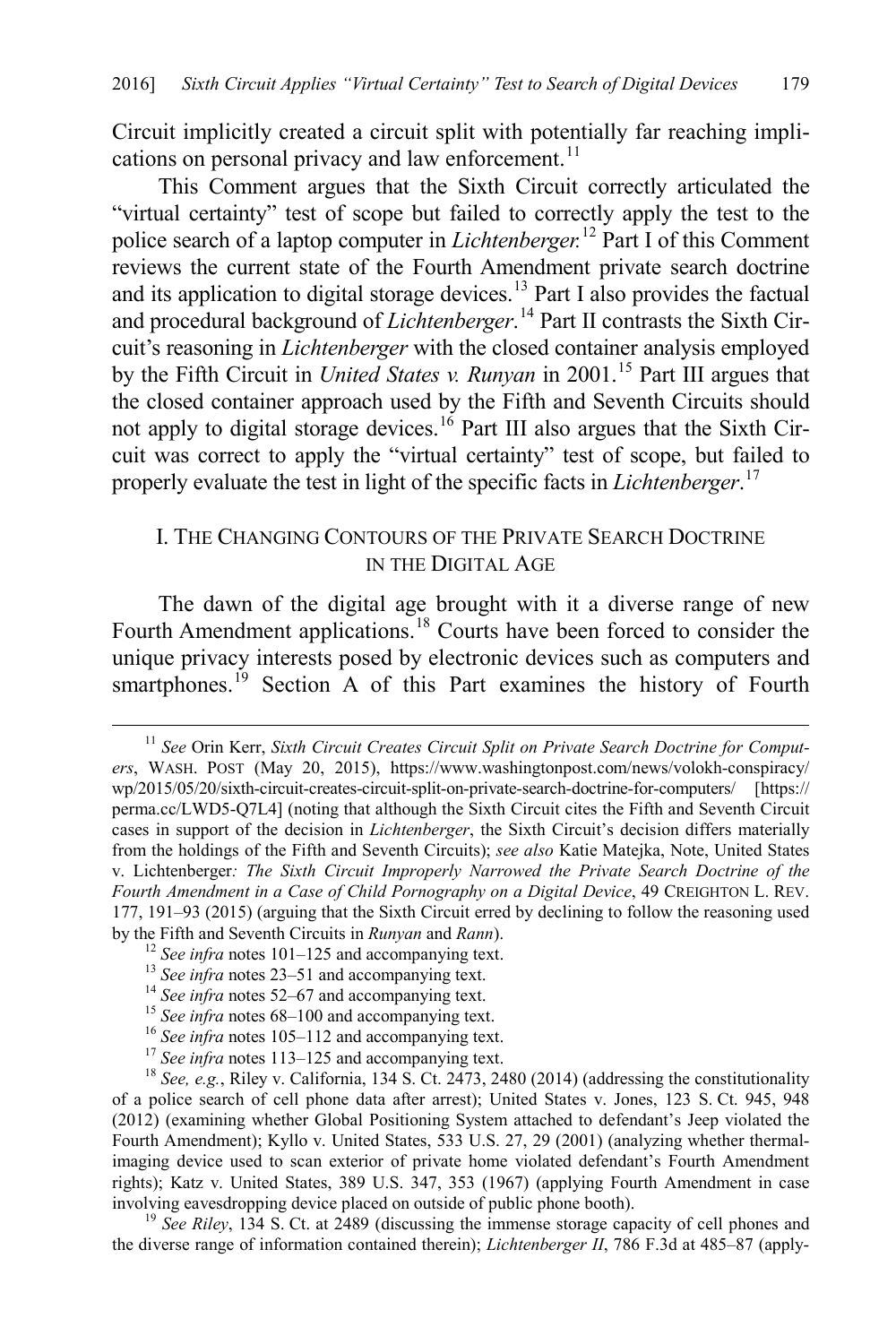Amendment jurisprudence and the development of the private search doc-trine.<sup>[20](#page-4-1)</sup> Section A also discusses the applicability of the private search doc-trine to digital storage devices.<sup>[21](#page-4-2)</sup> Section B reviews the facts and procedural posture of *United States v. Lichtenberger*. [22](#page-4-3)

#### <span id="page-4-0"></span>*A. The Fourth Amendment and the Private Search Doctrine*

The Fourth Amendment protects the American people from unreason-able searches of their "person, houses, papers and effects."<sup>[23](#page-4-4)</sup> To qualify as a Fourth Amendment search, the intrusion must violate a person's reasonable expectation of privacy. $24$  In determining whether a Fourth Amendment search is unreasonable, courts first turn to the Warrant Clause of the Fourth Amendment.<sup>[25](#page-4-6)</sup> Warrantless searches and seizures are considered unreasona-ble on their face; however, there are some limited exceptions.<sup>[26](#page-4-7)</sup> Generally, when determining whether to exempt a search from the warrant requirement, courts balance the individual's privacy with the government's interest in gathering evidence.<sup>[27](#page-4-8)</sup> In order to deter unreasonable, and thereby unlawful, police searches, courts have turned to the exclusionary rule, which prohibits the admission of evidence that is obtained as a result of an unlawful search  $^{28}$  $^{28}$  $^{28}$ 

<span id="page-4-3"></span><span id="page-4-2"></span><span id="page-4-1"></span><sup>20</sup> See infra notes [23](#page-4-0)[–42](#page-6-0) and accompanying text.<br>
<sup>21</sup> See infra notes [43](#page-6-1)[–51](#page-7-0) and accompanying text.<br>
<sup>22</sup> See infra notes [52](#page-7-1)[–67](#page-9-0) and accompanying text.<br>
<sup>23</sup> U.S. CONST. amend. IV.<br>
<sup>24</sup> See Jacobsen, 466 U.S. at 120 (hol

<span id="page-4-6"></span><span id="page-4-5"></span><span id="page-4-4"></span><sup>25</sup> See U.S. CONST. amend. IV ("[N]o warrants shall issue, but upon probable cause, supported by Oath or affirmation, and particularly describing the place to be searched, and the persons or things to be seized.").

<span id="page-4-7"></span><sup>26</sup> See Katz, 389 U.S. at 357 ("[S]earches conducted outside the judicial process, without prior approval by judge or magistrate, are *per se* unreasonable under the Fourth Amendment—subject only to a few specifically established and well-delineated exceptions."); *see, e.g.*, Washington v. Chrisman, 455 U.S. 1, 5–6 (1982) (applying the plain view exception to police search of a dorm room); Chimel v. California, 395 U.S. 752, 762–63 (1969) (articulating the search incident to arrest exception: it is reasonable for a police officer to search a person being arrested in order to remove weapons or evidence that may be within the person's reach); Carroll v. United States, 267 U.S. 132, 155 (1925) (establishing the motor vehicle exception, which allows police to search a vehicle as long as they have probable cause to believe that evidence or contraband will be found).

<span id="page-4-8"></span><sup>27</sup> *See Riley*, 134 S. Ct. at 2484 ("[W]e generally determine whether to exempt a given type of search from the warrant requirement 'by assessing, on the one hand, the degree to which it intrudes upon an individual's privacy and, on the other, the degree to which it is needed for the promotion of legitimate governmental interests.'" (quoting Wyoming v. Houghton, 526 U.S. 295, 300 (1999))). <sup>28</sup> *See* Mapp v. Ohio, 367 U.S. 643, 656 (1961) (holding that evidence obtained in searches

<span id="page-4-9"></span>and seizures that violate the Fourth Amendment is inadmissible in both federal and state courts). The exclusionary rule was not created to deter police misconduct, but in modern times deterrence

ing the private search doctrine to police search of a laptop); *Rann*, 689 F.3d at 838 (applying the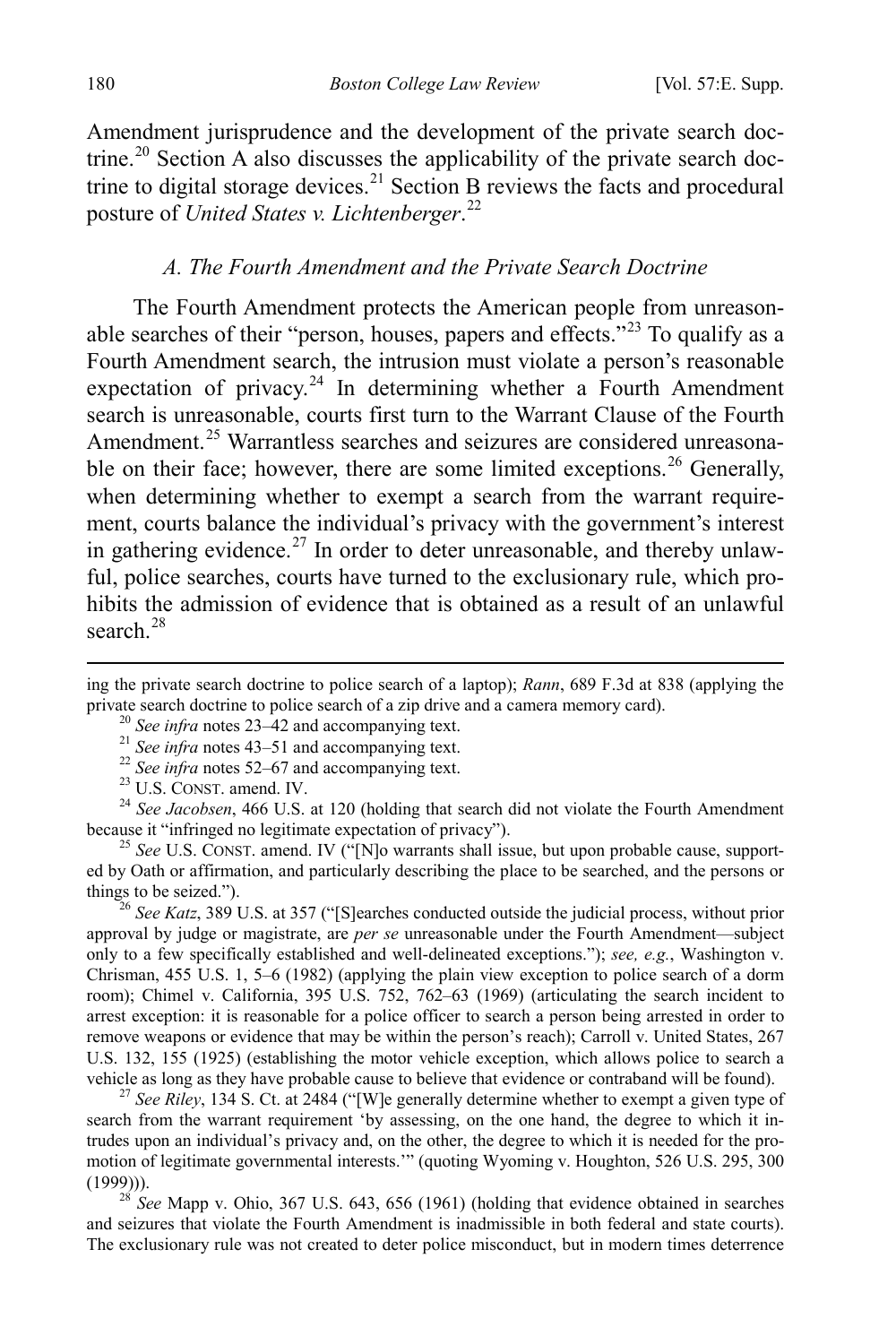These Fourth Amendment protections, however, only apply to gov-ernmental action.<sup>[29](#page-5-0)</sup> An unreasonable search or seizure conducted by a private individual is not subject to the exclusionary rule unless the individual who conducted the search was acting under the direction of a government official.[30](#page-5-1) Under the private search doctrine, when a person's privacy has been violated by a private party's search, the government is not prohibited from using the information discovered from that search.<sup>[31](#page-5-2)</sup> The private search doctrine also allows a government official to conduct a warrantless follow-up search within the scope of the initial search.<sup>[32](#page-5-3)</sup> The government's follow-up search only violates the Fourth Amendment when it exceeds the scope of the initial private search. $33$ 

In *Jacobsen*, the U.S. Supreme Court stated that to determine whether the government's search exceeded the scope of the initial private search, courts must balance the amount of information the government stands to gain and the level of certainty regarding what they will find.<sup>[34](#page-5-5)</sup> The government's search is within the scope of the initial search if the officer is virtually certain that nothing new will be discovered.[35](#page-5-6) Courts applying the "virtual certainty" test of scope have focused on the nature of the area being searched.<sup>[36](#page-5-7)</sup> For ex-

<span id="page-5-0"></span>ment protections only apply to government searches and seizures); *Lichtenberger II*, 786 F.3d at 482 (quoting *Jacobsen*, 446 U.S. at 113–14) (stating that Fourth Amendment only protects against government action). <sup>30</sup> *Jacobsen*, 466 U.S. at 113 (quoting *Walter*, 447 U.S. at 662) (explaining that Fourth

<span id="page-5-1"></span>Amendment protections do not apply to unreasonable searches by a private individual); *Lichtenberger II*, 786 F.3d at 482 (quoting *Jacobsen*, 446 U.S. at 113–14) (stating that searches by agents

<sup>31</sup> Jacobsen, 466 U.S. at 117; *Lichtenberger II*, 786 F.3d at 482; *Runyan*, 275 F.3d at 457.<br><sup>32</sup> Jacobsen, 466 U.S. at 115; *Walter*, 447 U.S. at 657.<br><sup>33</sup> See Jacobsen, 466 U.S. at 115–17 (stating that the government

<span id="page-5-4"></span><span id="page-5-3"></span><span id="page-5-2"></span>Amendment by using information revealed by a third party); *Walter*, 447 U.S. at 657 (stating that the government cannot exceed the scope of a private search unless an independent search is justified).<br> $^{34}$  466 U.S. at 119.

<span id="page-5-6"></span><span id="page-5-5"></span> $35$  *See id.* (stating that the government did not infringe on an individual's privacy rights because there was a "virtual certainty" that reexamining the package searched by the private party would reveal nothing new of significance); *Lichtenberger II*, 786 F.3d at 488 (explaining that to remain within the scope of the private search, police had to have "virtual certainty" that the follow-up search would reveal nothing new). 36 *See* United States v. Allen, 106 F.3d 695, 699 (6th Cir. 1997) (declining to extend the pri-

<span id="page-5-7"></span>vate search doctrine to a search of a motel room); United States v. Donnes, 947 F.2d 1430, 1436

has become the primary rationale for use of the rule. *See* Robert M. Bloom & David H. Fentin, *"A More Majestic Conception": The Importance of Judicial Integrity in Preserving the Exclusionary Rule*, 13 U. PA. J. CONST. L. 47, 53 (2010) (noting that deterring police misconduct was not an original justification for the creation of the exclusionary rule). The exclusionary rule disincentivizes unlawful searches by police by prohibiting the admission of evidence obtained during an unlawful search in a criminal trial. *Id.* (noting the development of the theory that the exclusionary rule deters police misconduct by removing the incentive to disregard the Fourth Amendment). <sup>29</sup> *Jacobsen*, 466 U.S. at 113 (quoting *Walter*, 447 U.S. at 662) (stating that Fourth Amend-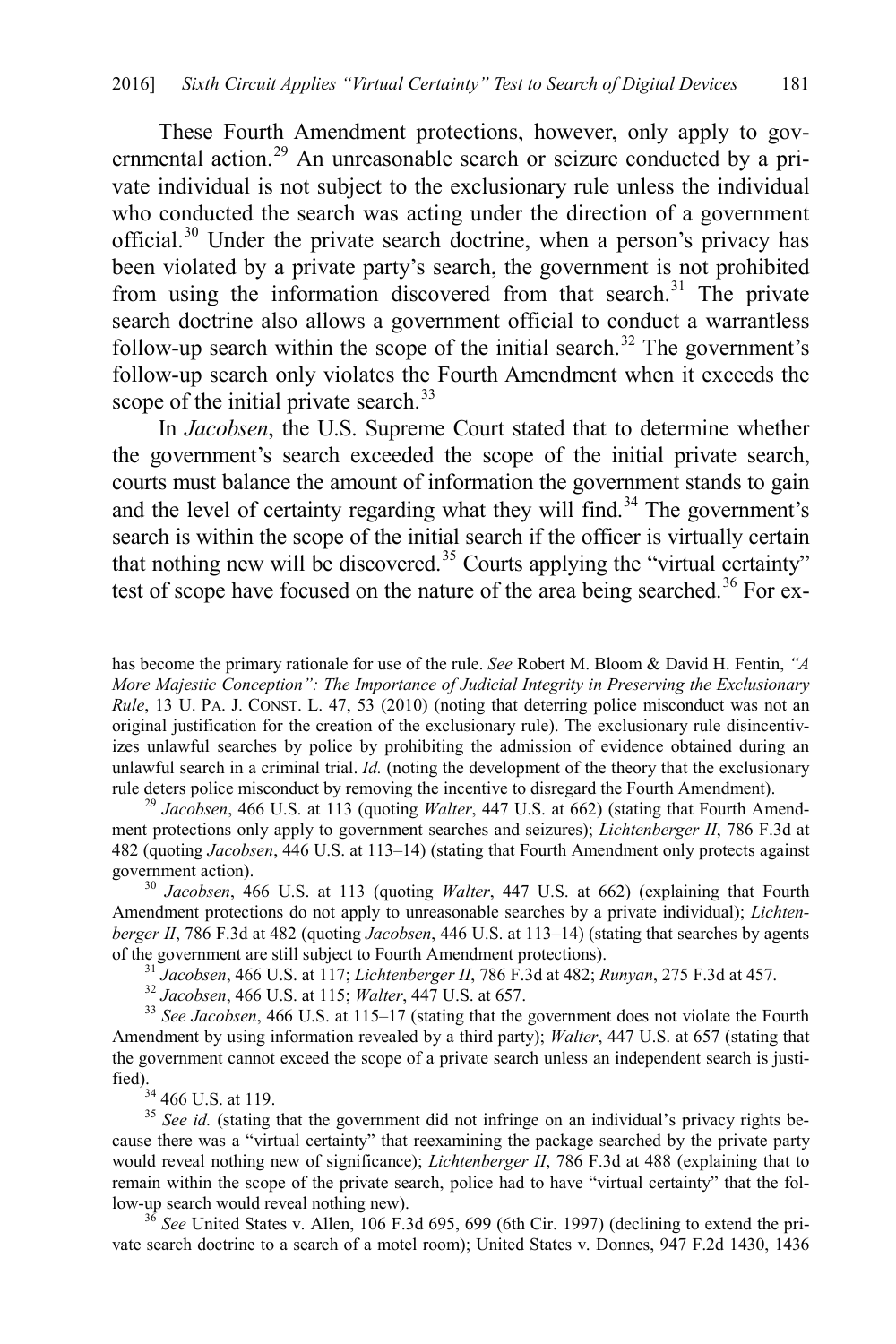ample, in 1997, in *United States v. Allen*, the U.S. Court of Appeals for the Sixth Circuit declined to extend the private search doctrine to the search of a motel room.[37](#page-6-2) The court distinguished its holding from *Jacobsen* by noting the material differences between the search of a residence and the search of a mail package.<sup>[38](#page-6-3)</sup> Some courts have applied a "closed container" analysis to private search doctrine cases.[39](#page-6-4) Under this analysis, a person has a reasonable expectation of privacy in "opaque containers that conceal their contents from plain view."[40](#page-6-5) Once the container has been opened by a private party, the owner's expectation of privacy in the container's contents has been frustrat-ed.<sup>[41](#page-6-6)</sup> Therefore, any after-occurring governmental search of the container's contents falls within the scope of the initial search.<sup>[42](#page-6-7)</sup>

<span id="page-6-1"></span><span id="page-6-0"></span>The "virtual certainty" test to determine whether a governmental search exceeded the scope of a prior private search has been complicated by technological advances. $^{43}$  $^{43}$  $^{43}$  In particular, courts have been forced to grapple with the application of the private search doctrine to searches of digital storage devices.<sup>[44](#page-6-9)</sup> For example, in *United States v. Runyan*, in 2001, the Fifth Circuit considered the application of the private search doctrine to a police search of CDs and zip disks.<sup>[45](#page-6-10)</sup> When the police conducted the fol-

<span id="page-6-3"></span>a motel room contains personal possessions that were not all viewed during the private search). <sup>39</sup> *See Rann*, 689 F.3d at 837 (adopting the container analysis for police search of a memory

<span id="page-6-4"></span>card and zip drive); *Runyan*, 275 F.3d at 458 (accepting the conceded fact that CDs and zip disks were containers for Fourth Amendment purposes).<br><sup>40</sup> *Villarreal*, 963 F.2d at 773.<br><sup>41</sup> *Runyan*, 275 F.3d at 465 (stating that a person can no longer have an expectation of privacy

<span id="page-6-6"></span><span id="page-6-5"></span>in the contents of a container that has been opened and searched by a private party); *see Jacobsen*, 466 U.S. at 119 (noting that because the package was unsealed and searched by the private party, the respondents had no privacy interest in the package's contents).

<span id="page-6-7"></span> $t^{42}$  *See Rann*, 689 F.3d at 837 (adopting the Fifth Circuit's ruling in *Runyan*); *Runyan*, 275 F.3d at 464 (holding that police do not exceed the prior private search when they examine a closed container more thoroughly than the private party). 43 *See* Marc Palumbo, Note, *How Safe Is Your Data?: Conceptualizing Hard Drives Under* 

<span id="page-6-8"></span>*the Fourth Amendment*, 36 FORDHAM URB. L.J. 977, 999–1000 (2009) (noting that the container approach used in *Runyan* is problematic given the unique characteristics of electronic storage devices). *Compare Lichtenberger II*, 786 F.3d at 487 (noting the unique qualities of electronic devices in applying the "virtual certainty" test), *with Runyan*, 275 F.3d at 464 (using the container

<span id="page-6-9"></span><sup>44</sup> See Lichtenberger *II*, 786 F.3d at 487 (noting the Supreme Court's 2014 decision in *Riley v. California* when articulating the specific privacy concerns posed by digital storage devices); *Runyan*, 275 F.3d at 464–65 (applying the private search doctrine to CDs and zip disks); *see also*  Palumbo, *supra* not[e 43,](#page-6-1) at 999 (arguing that the closed container approach should not be applied to digital storage devices).

<span id="page-6-10"></span><sup>45</sup> *Runyan*, 275 F.3d at 456.

 <sup>(10</sup>th Cir. 1991) (holding that search of a closed camera lens exceeded the scope of the prior search).

<span id="page-6-2"></span><sup>&</sup>lt;sup>37</sup> See Allen, 106 F.3d at 699 (noting the differences between personal residences and smaller containers). <sup>38</sup> *See id.* (stating that the entire contents of a mail package are obvious when opened, whereas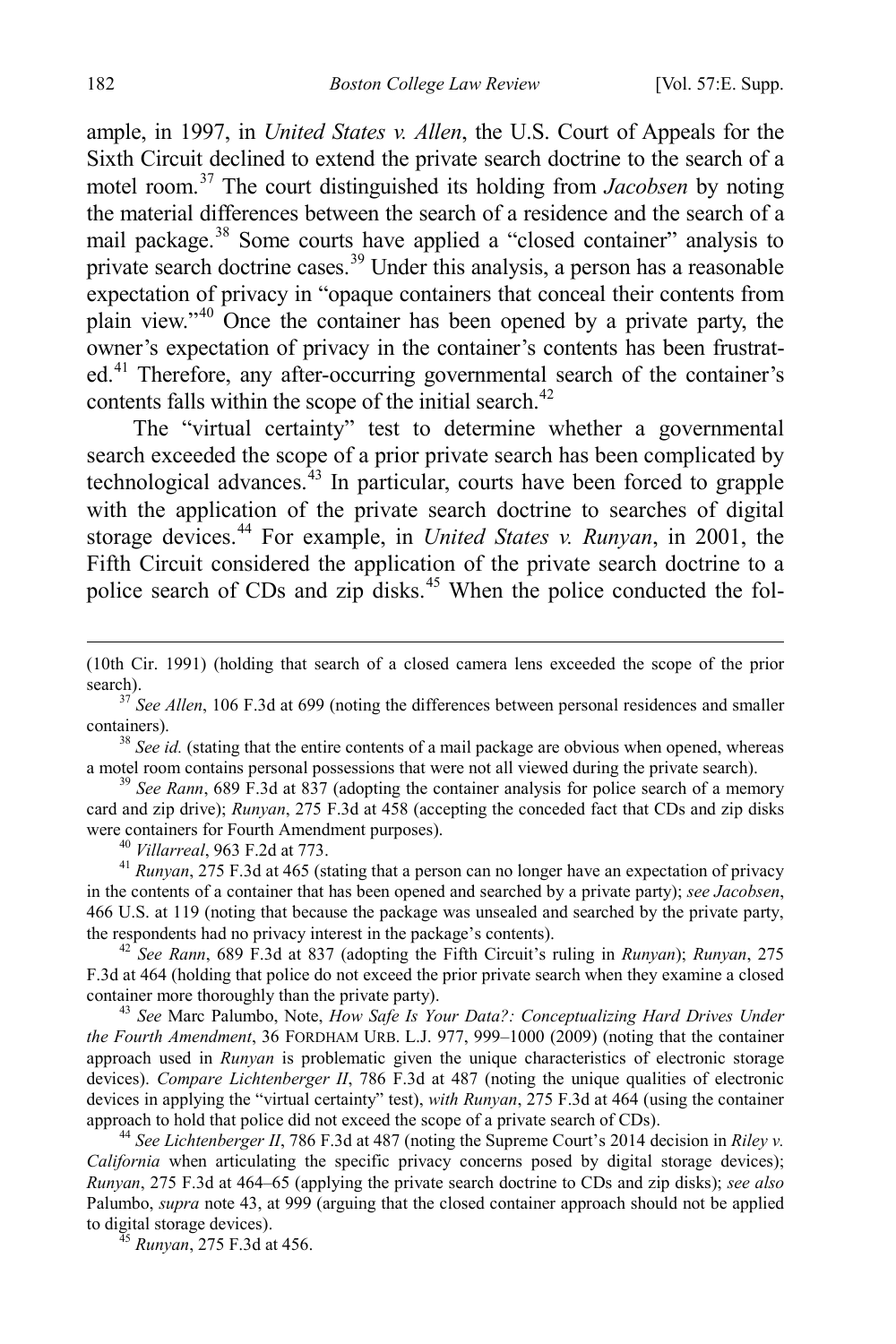low-up search, they examined CDs that were previously viewed by the defendant's ex-wife and opened files on zip disks that were not previously viewed by the defendant's ex-wife.<sup>[46](#page-7-2)</sup>

<span id="page-7-11"></span>When considering whether the police search exceeded the scope of the private search, the Fifth Circuit asked whether the police were certain that nothing new would be discovered during the follow-up search.<sup>[47](#page-7-3)</sup> The Fifth Circuit concluded that police exceeded the scope of the prior private search by examining zip disks that were not opened during the initial search.<sup>48</sup> Police did not exceed the scope of the prior private search, however, when they viewed more files on the CDs than the private searcher.<sup>[49](#page-7-5)</sup> The Seventh Circuit adopted the same approach in *Rann v. Atchison* in 2012. [50](#page-7-6) In *Rann*, the Seventh Circuit held that a more thorough search of a digital device did not exceed the scope of the private search because the officer was certain that the devices contained child pornography.<sup>[51](#page-7-7)</sup>

## <span id="page-7-1"></span><span id="page-7-0"></span>*B. Factual and Procedural History of* United States v. Lichtenberger

In 2015, in *United States v. Lichtenberger*, the Sixth Circuit, relying on the U.S. Supreme Court's 2014 decision in *Riley v. California*, held that police exceeded the scope of a preceding private search by examining files that may or may not have been viewed during the initial search.<sup>[52](#page-7-8)</sup> On November 26, 2011, Aron Lichtenberger was with his girlfriend, Karley Holmes, at a home they shared with Holmes's mother.<sup>[53](#page-7-9)</sup> Two of Holmes's mother's friends came to the house and told Holmes's mother that Lichtenberger had previous-ly been convicted of child pornography offenses.<sup>[54](#page-7-10)</sup> The police were called,

<span id="page-7-3"></span><span id="page-7-2"></span><sup>46</sup> *Id.* at 454. <sup>47</sup> *See id.* at 463 (considering whether the police were "substantially certain" that their search would uncover nothing new). Although the "substantial certainty" language differs slightly from the "virtual certainty" test applied by other circuits, it has the same meaning. *See Lichtenberger II*, 786 F.3d at 489 (using the phrases "substantial certainty" and "virtual certainty" interchangeably when comparing the decision to *Runyan*); *see also* John T. Burnett, *The Enigma of Workers' Compensation Immunity: A Call to the Legislature for a Statutorily Defined Intentional Tort Exception*, 28 FLA. ST. U. L. REV. 491, 500 (2001) (noting that "substantially certain" and "virtually certain" were interchangeable standards in Florida tort law). <sup>48</sup> 275 F.3d at 464. <sup>49</sup> *See id.* (reasoning that the CDs were "containers" under the Fourth Amendment, and there-

<span id="page-7-5"></span><span id="page-7-4"></span>fore the defendant had no reasonable expectation of privacy in the contents of the CDs once they

<span id="page-7-7"></span><span id="page-7-6"></span>were opened and searched by the private party).<br><sup>50</sup> 689 F.3d at 837.<br><sup>51</sup> *Id.* at 838. The Seventh Circuit adopted the "substantial certainty" language used in *Runyan*<br>instead of the "virtual certainty" language used in

<span id="page-7-10"></span><span id="page-7-9"></span><span id="page-7-8"></span><sup>&</sup>lt;sup>52</sup> 786 F.3d at 490–91.<br><sup>53</sup> United States v. Lichtenberger (*Lichtenberger I*), 19 F. Supp. 3d 753, 754 (N.D. Ohio 2014) (noting that the residence in Cridersville, Ohio was owned by Holmes's mother), *aff'd*, 786 F.3d 478. <sup>54</sup> *Id.*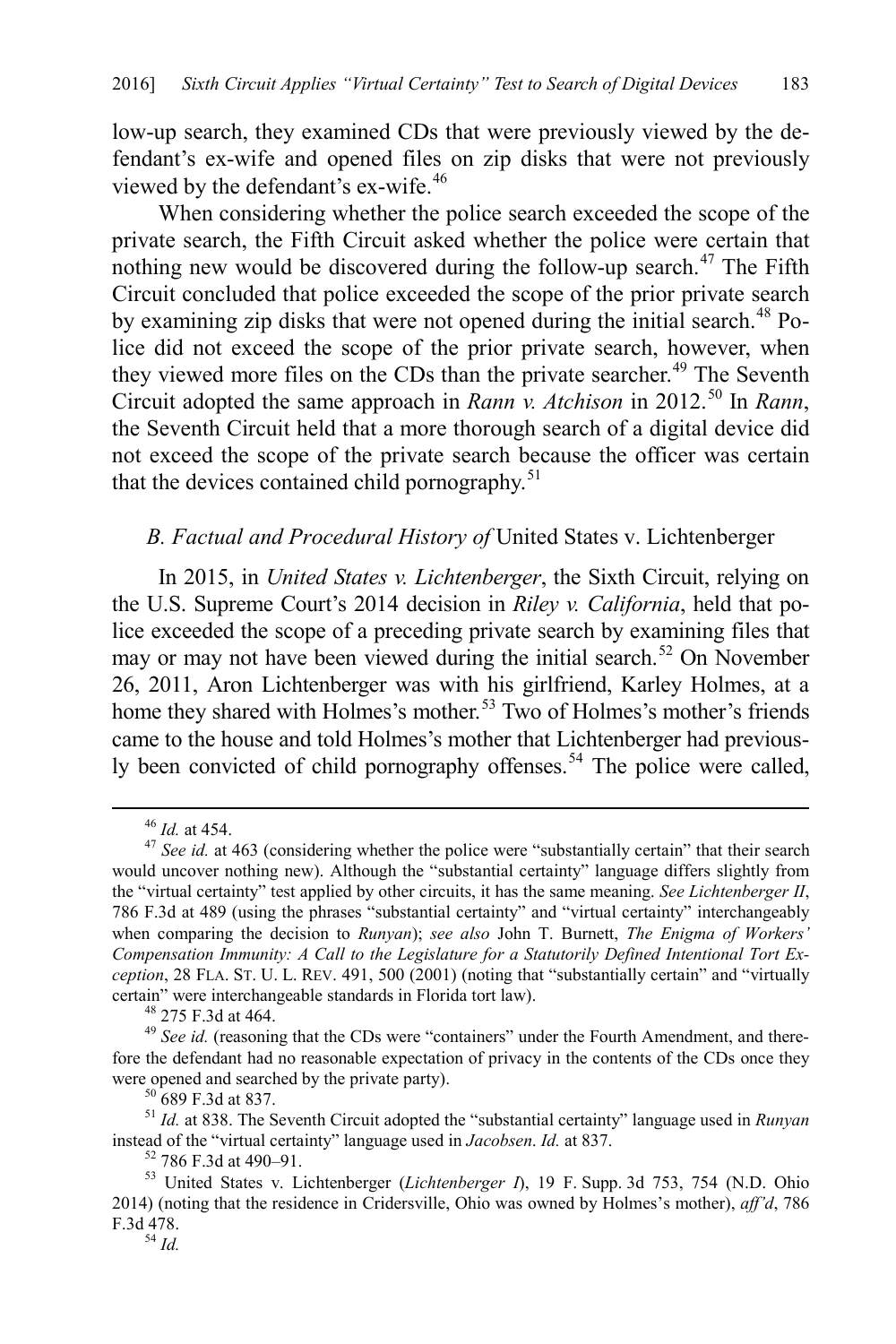and Lichtenberger was arrested for failing to register as a sex offender.<sup>[55](#page-8-0)</sup> Later that day, Holmes hacked into Lichtenberger's laptop using a password recov-ery program.<sup>[56](#page-8-1)</sup> She eventually found a folder containing child pornography.<sup>[57](#page-8-2)</sup> After showing her mother, the two found several more sexually-explicit im-ages involving minors on Lichtenberger's laptop.<sup>[58](#page-8-3)</sup> Holmes closed the laptop and called the police.<sup>[59](#page-8-4)</sup>

When Officer Huston arrived at the house in response to Holmes's call, Holmes explained to him why she had searched Lichtenberger's laptop.<sup>[60](#page-8-5)</sup> Officer Huston asked Holmes to show him what she had found, so she opened the laptop and began clicking through random images of child pornography.<sup>61</sup> Officer Huston retrieved Lichtenberger's other electronics and left the home with the evidence. $62$ 

In the subsequent criminal proceedings for possession and distribution of child pornography, Lichtenberger moved to suppress all of the evidence found on his laptop computer.<sup>[63](#page-8-8)</sup> The U.S. District Court for the Northern District of Ohio suppressed the evidence pursuant to the exclusionary rule.<sup>[64](#page-8-9)</sup> The court found that the private search doctrine applied, but ruled that Holmes was acting as an agent of the government during the follow-up search, therefore, the search violated the Fourth Amendment.<sup>[65](#page-8-10)</sup> The gov-ernment filed a timely appeal of the evidentiary ruling to the Sixth Circuit.<sup>[66](#page-8-11)</sup>

<span id="page-8-2"></span><sup>57</sup> *Id.* Holmes noted that she accessed a folder labeled "private" that contained numbered subfolders. *Id.* When she clicked on one of those folders, it came up with thumbnail images of child pornography. *Lichtenberger II*, 786 F.3d at 481 n.1.<br><sup>58</sup> *Lichtenberger I*, 19 F. Supp. 3d at 755.<br><sup>59</sup> *Id.*<br><sup>60</sup> *Id.* Holmes explained that the laptop belonged to Lichtenberger and that he was the only

<span id="page-8-5"></span><span id="page-8-4"></span><span id="page-8-3"></span>one who would use it. *Id*. She also noted that she tried to use the laptop once, but Lichtenberger got upset and told her to stay away from it. *Id*.

<span id="page-8-6"></span> $\frac{61}{1}$  *Id.*; *see Lichtenberger II*, 786 F.3d at 488 (noting that Holmes admitted during testimony that she could not recall if the photos she showed Officer Huston were the same images she had seen during her previous search).

<span id="page-8-8"></span><span id="page-8-7"></span><sup>62</sup> Lichtenberger I, 19 F. Supp. 3d at 755.<br><sup>63</sup> Lichtenberger II, 786 F.3d at 481. Lichtenberger was indicted on December 5, 2012, and moved to suppress all evidence obtained from the laptop on November 26, 2011. *Id.*<br><sup>64</sup> See Lichtenberger I, 19 F. Supp. 3d at 759.<br><sup>65</sup> See id. at 758–59 (holding that the initial search by Holmes was a private action, b

<span id="page-8-10"></span><span id="page-8-9"></span>the follow-up search by Officer Huston constituted government action and thus required a warrant); *see also infra* note [87](#page-11-0) (explaining that the Sixth Circuit rejected the district court's analysis because a warrantless government search can permissibly follow a private search as long as it does not exceed the scope of the initial search). <sup>66</sup> *Lichtenberger II*, 786 F.3d at 480.

<span id="page-8-11"></span>

<span id="page-8-0"></span><sup>&</sup>lt;sup>55</sup> *Id.* Holmes requested that police escort Lichtenberger off of the property, but upon discovering an active warrant for his arrest for failing to register as a sex offender, Officer Huston arrest-<br>ed Lichtenberger. Id.

<span id="page-8-1"></span><sup>&</sup>lt;sup>56</sup> *Id.* Holmes testified at the suppression hearing that she hacked Lichtenberger's laptop because Lichtenberger had acted strangely whenever she was near the computer and she wanted to know why. *Id.*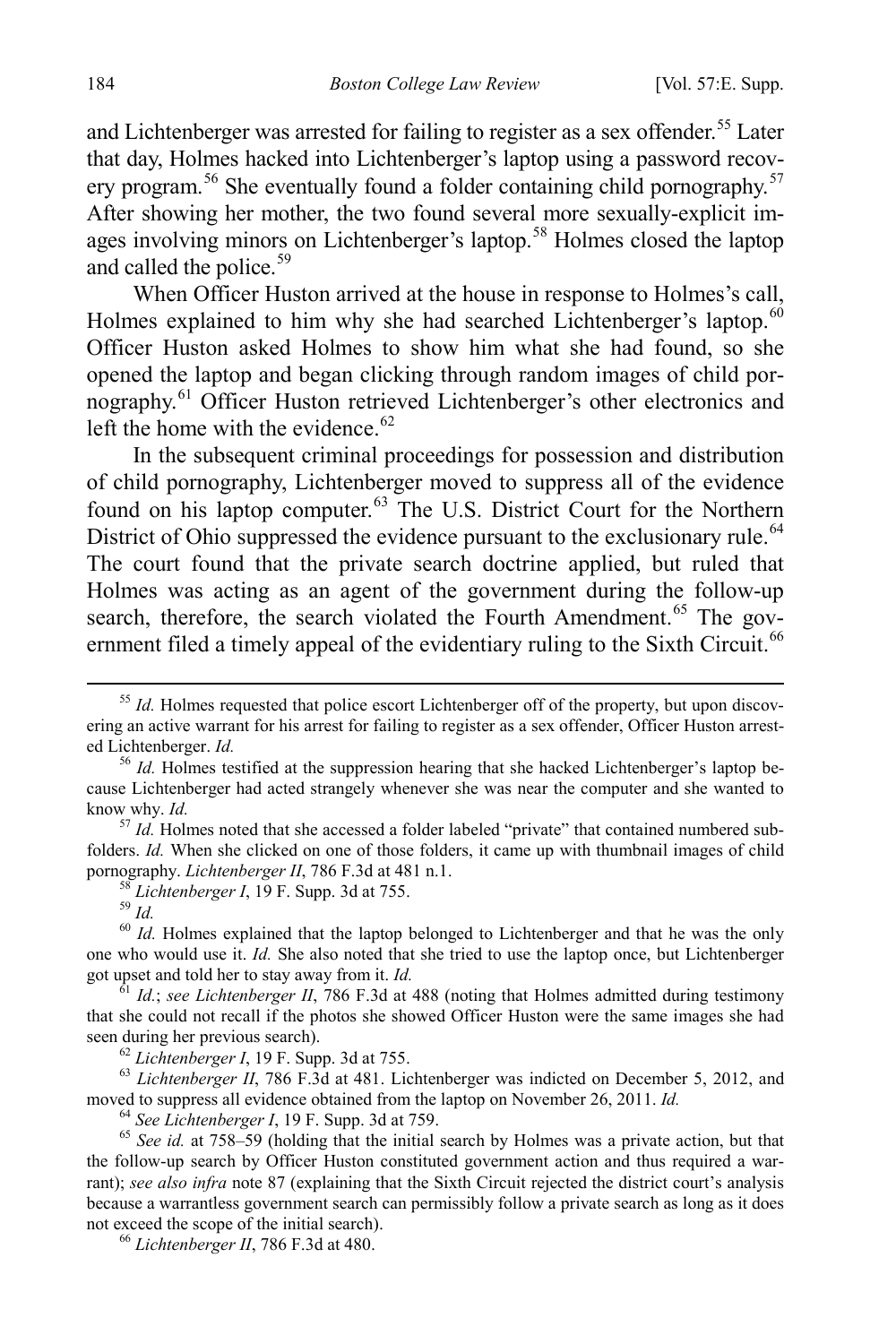<span id="page-9-0"></span>The Sixth Circuit affirmed the decision of the district court on different grounds, and the case was dismissed on remand.<sup>[67](#page-9-3)</sup>

## II. CLOSED CONTAINERS OR "VIRTUAL CERTAINTY": TWO APPROACHES TO APPLYING THE PRIVATE SEARCH DOCTRINE TO DIGITAL STORAGE DEVICES

<span id="page-9-1"></span>In *United States v. Runyan* in 2001 the U.S. Court of Appeals for the Fifth Circuit ruled that police did not exceed the scope of a prior search by examining more files on a CD than the private searchers.<sup>[68](#page-9-4)</sup> The U.S. Court of Appeals for the Sixth Circuit came to the opposite conclusion when analyzing a similar search of a digital device in *United States v. Lichtenberger* in 2015.<sup>69</sup> This Part examines the approaches used by both courts that led to this circuit split. $70$ 

<span id="page-9-2"></span>In *Runyan*, the Fifth Circuit analogized zip disks and CDs to closed containers and held that police did not exceed the scope of a private search by examining more files on a digital storage device than the original search-ers.<sup>[71](#page-9-7)</sup> In 2000, Robert Runyan was convicted on four counts related to child pornography.<sup> $72$ </sup> Following his conviction, Runyan filed an appeal in the Fifth Circuit arguing that evidence obtained during a police search should have been suppressed as the search that violated his Fourth Amendment rights.[73](#page-9-9) In remanding the case for further fact-finding the Fifth Circuit split its analysis into two separate categories of evidence.<sup>[74](#page-9-10)</sup>

The court first considered disks that were never accessed by Runyan's ex-wife but which were turned over to police with other evidence of child pornography.<sup>[75](#page-9-11)</sup> The Fifth Circuit applied a "substantial certainty" test, a functional equivalent of the "virtual certainty" test, and held that the police ex-

<span id="page-9-9"></span><span id="page-9-8"></span><sup>72</sup> *Id.* at 455.<br><sup>73</sup> *Id.*  $^{74}$  *See id.* at 460–65 (applying the private search doctrine to the zip disks that were not accessed by the ex-wife, prior to applying the doctrine to the CDs which were accessed by the e

<sup>&</sup>lt;sup>67</sup> *Id.* at 491, *remanded to* No. 3:12-cr-00570-JGC (N.D. Ohio dismissed July 9, 2015).<br><sup>68</sup> United States v. Runyan, 275 F.3d 449, 464 (5th Cir. 2001).<br><sup>69</sup> *See* United States v. Lichtenberger (*Lichtenberger II*), 7

<span id="page-9-5"></span><span id="page-9-4"></span><span id="page-9-3"></span><sup>(</sup>holding that police exceed the scope of the prior search by examining more files in a folder than the private searcher).

<span id="page-9-7"></span><span id="page-9-6"></span><sup>&</sup>lt;sup>70</sup> *See infra* note[s 71–](#page-9-2)[100](#page-13-1) and accompanying text.  $\frac{71}{275}$  T.3d at 464. The government conceded that electronic disks were closed containers for Fourth Amendment purposes. *Id.* at 458. The Fifth Circuit did not rule on this point but accepted the characterization as it was uncontested. *Id.* 

<span id="page-9-11"></span><span id="page-9-10"></span><sup>&</sup>lt;sup>75</sup> *See id.* at 460 (addressing Runyan's argument that police exceeded the scope of the prior search by examining more disks than the private searches, before determining whether police erred by examining more files on disks which were opened by the private searchers). The private searchers only examined some of the CDs and floppy disks that they discovered. *Id.* The private searchers did not have the equipment required to open or read the contents of the zip disks. *Id.* at 464.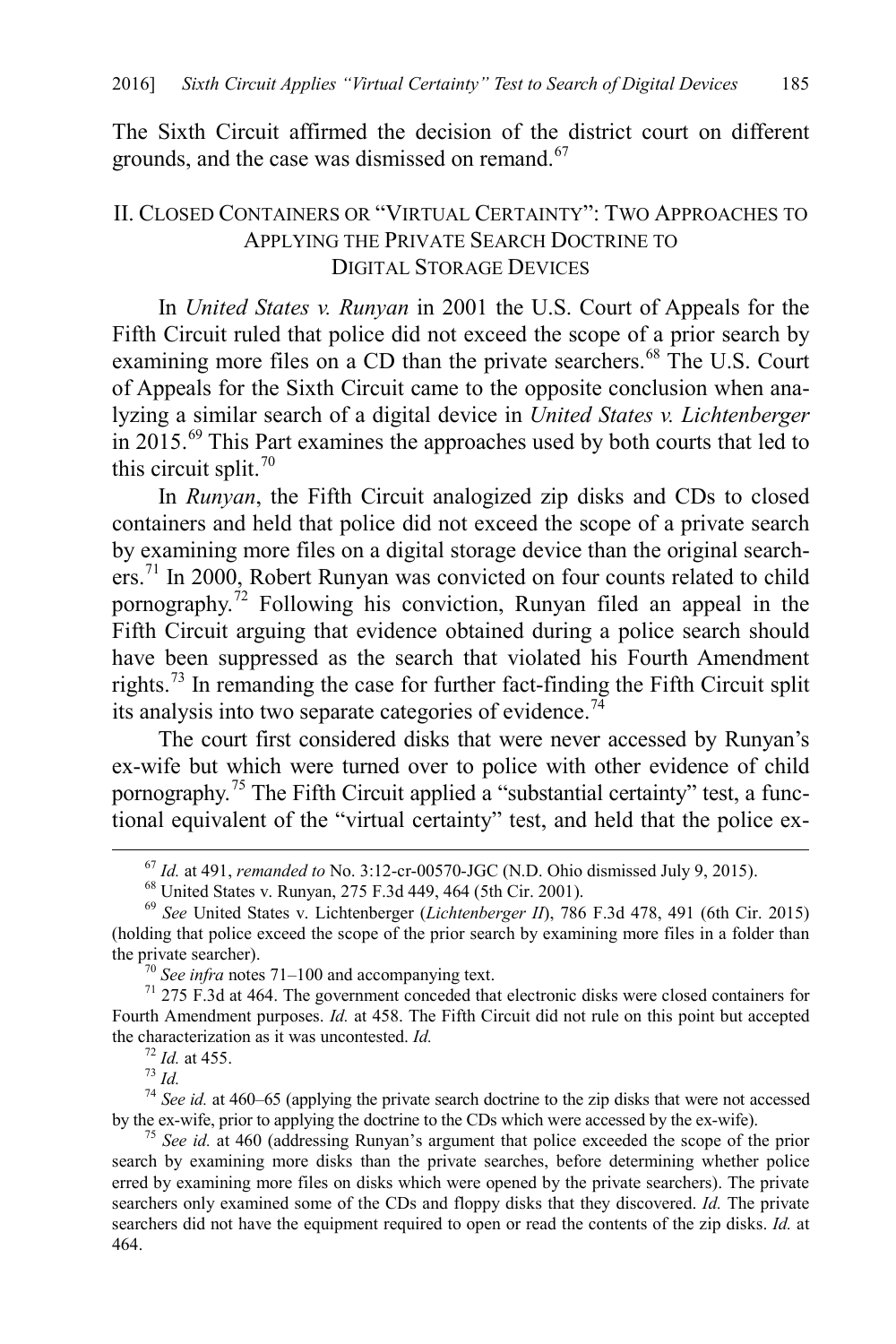ceeded the scope of the prior search by examining disks that were not opened by the private searchers.<sup>[76](#page-10-0)</sup> The court noted that the disks were not labeled, and the private searchers testified that they did not know the con-tents of the disks they had not opened.<sup>[77](#page-10-1)</sup> The fact that the disks were found in the same location as other evidence of child pornography was not enough to make police substantially certain as to the contents of the disks.<sup>[78](#page-10-2)</sup>

The Fifth Circuit next considered Runyan's argument that the police exceeded the scope of the initial search by examining more files on the CDs than the private searchers.<sup>[79](#page-10-3)</sup> The Fifth Circuit noted that individuals possess an expectation of privacy in closed containers. $80$  Once a container is opened, however, the expectation of privacy is frustrated.<sup>[81](#page-10-5)</sup> Therefore, when private searchers open a closed container, police do not exceed the scope of the prior search by more thoroughly examining the container's contents.<sup>[82](#page-10-6)</sup> The Fifth Circuit in *Runyan* equated CDs and zip disks to closed containers, and held that police do not exceed the scope of a prior search when they view more files on a digital device than the private searchers.<sup>[83](#page-10-7)</sup>

The Sixth Circuit came to the opposite conclusion in *Lichtenberger*, holding that Officer Huston exceeded the scope of the prior search because he viewed files that may have differed from those viewed by the private party.<sup>[84](#page-10-8)</sup> The Sixth Circuit first considered whether the private search doc-trine was applicable.<sup>[85](#page-10-9)</sup> The court found that the critical elements, a private

<span id="page-10-5"></span><span id="page-10-4"></span>*Id.* <sup>80</sup> *Runyan*, 275 F.3d at 464 (citing Smith v. Ohio, 494 U.S. 541, 542 (1990)). <sup>81</sup> *See Runyan*, 275 F.3d at 465 (stating that a person's expectation of privacy in a container is compromised once it is opened and

<span id="page-10-6"></span> $\frac{82}{3}$  *See id.* (holding that police do not conduct a new Fourth Amendment search each time they find a particular item if the container was previously opened and examined during the private search); Matejka, *supra* not[e 11,](#page-3-9) at 193 (arguing that the folder viewed in *Lichtenberger* is analogous to a closed container, and if it was opened by the private searcher, then the after-occurring police search is within the scope of the prior search).

<span id="page-10-8"></span><span id="page-10-7"></span>police search is within the scope of the prior search). <sup>83</sup> *Runyan*, 275 F.3d at 464–65. <sup>84</sup> *Lichtenberger II*, 786 F.3d at 489–91. The Sixth Circuit noted the Fifth Circuit's similar focus on "virtual certainty," but the court also characterized the approach in *Runyan* as being broad. *Id.* at 489. The Sixth Circuit discussed the "container analysis" in *Runyan*, but did not explicitly support or reject it. *Id.*; *see also* Matejka, *supra* note [11,](#page-3-9) at 193 (noting that if the Sixth Circuit had adopted the container approach of the Fifth and Seventh Circuits, Officer Huston's search would have been within the scope of the private search). 85 *Lichtenberger II*, 786 F.3d at 484.

<span id="page-10-9"></span>

<span id="page-10-0"></span><sup>&</sup>lt;sup>76</sup> *Id.*; *cf.* Burnett, *supra* note [47,](#page-7-11) at 500 (noting that "substantially certain" and "virtually certain" were interchangeable standards in Florida tort law).

<span id="page-10-2"></span><span id="page-10-1"></span><sup>&</sup>lt;sup>77</sup> *Runyan*, 275 F.3d at 464. *Police standards in Florida tort law)*  $\frac{78}{3}$  *Id.* Police could not be sure that the unopened and unlabeled disks contained child pornography. *Id.* <sup>79</sup> *Id.* The Fifth Circuit notes that it is not clear if police examined more files than the private

<span id="page-10-3"></span>searchers because the officer only looked at two or three images on each disk. *Id.* The court determined that, even if more files were examined, the police did not violate the Fourth Amendment.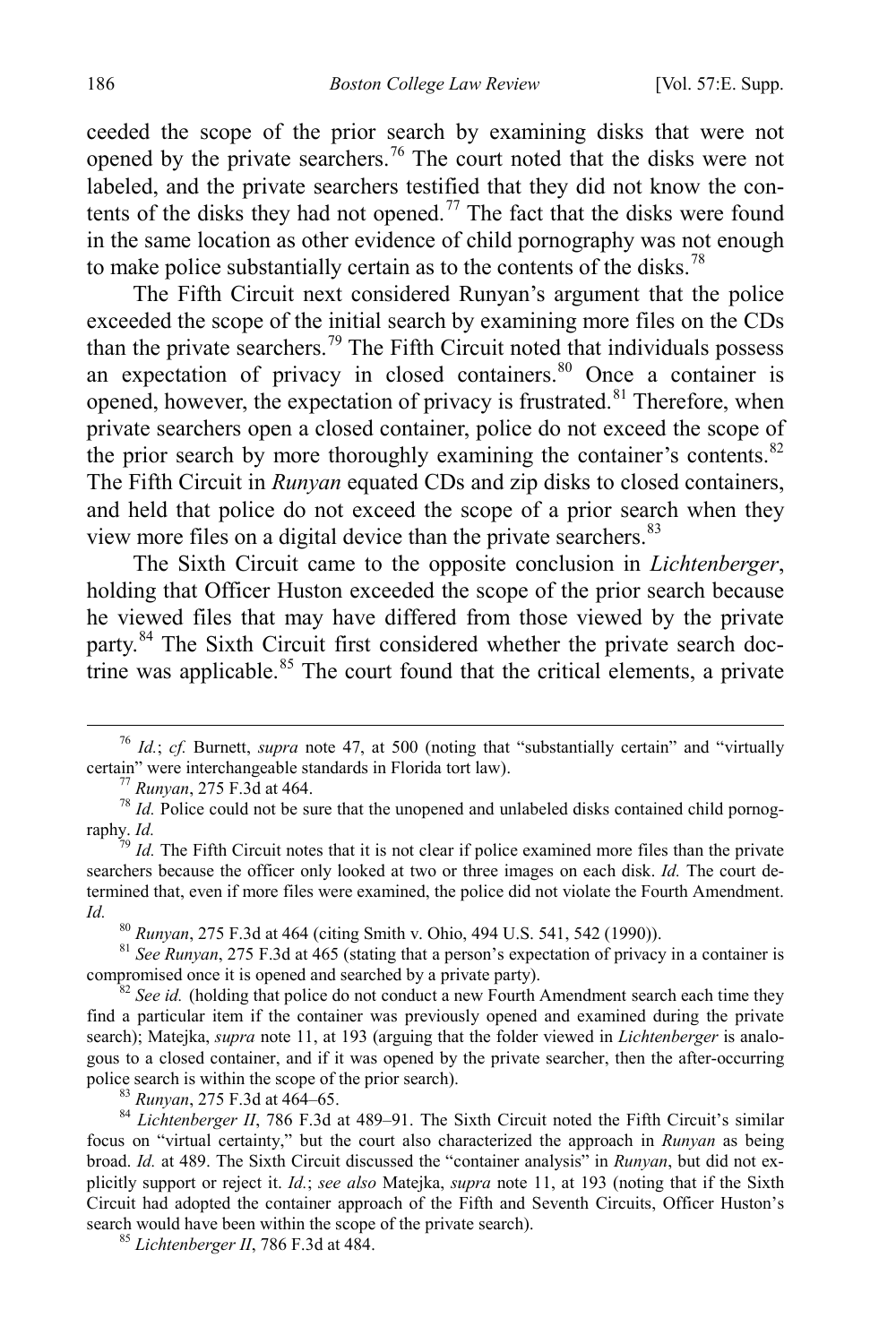<span id="page-11-0"></span>search and an after-occurring police search, were satisfied.<sup>[86](#page-11-1)</sup> Having determined that the private search doctrine applied, the Sixth Circuit analyzed the scope of Officer Huston's search in relation to Holmes's private search.<sup>[87](#page-11-2)</sup> Given the testimony that the files viewed by Officer Huston may have differed from those viewed in the private search, the Sixth Circuit concluded that Officer Huston had no "virtual certainty" as to what he would discover.<sup>[88](#page-11-3)</sup>

The Sixth Circuit noted that the "virtual certainty" test also was used by the Fifth Circuit in *Runyan*; however, the Fifth Circuit came to the opposite conclusion regarding files that were not examined by the private searcher.<sup>[89](#page-11-4)</sup> This discrepancy is explained by the Fifth Circuit's use of the closed container analysis.<sup>[90](#page-11-5)</sup> The Fifth Circuit only applied the "virtual cer-tainty" test to the disks that were not opened by Runyan's ex-wife. <sup>[91](#page-11-6)</sup> Using

<span id="page-11-1"></span> <sup>86</sup> *Id.* Lichtenberger argued that the private search doctrine should not apply to laptops. *Id.* at 483. He cited the Sixth Circuit's 1997 holding in *United States v. Allen*, which declined to extend the private search doctrine to searches of motel rooms. *Id.* at 483; United States v. Allen, 106 F.3d 695, 699 (6th Cir. 1997). Lichtenberger argued that laptops contain information similar to that found in a home, or temporary abode, and therefore *Allen* should apply. *Lichtenberger II*, 786 F.3d at 484*.* The Sixth Circuit declined to extend the special protections afforded to homes to laptops stating that "[h]omes are uniquely protected space under the Fourth Amendment." *Id.* (citing Kyllo v. United States, 533 U.S. 27, 37 (2001)).

<span id="page-11-2"></span><sup>&</sup>lt;sup>87</sup> *Lichtenberger II*, 786 F.3d at 485. The Sixth Circuit rejected the district court's analysis that Holmes was acting as an agent of the government during the follow-up search and thus the search was impermissible. *Id.* Agency is only relevant to Holmes's initial search, as a governmental search can permissibly follow a private search. *Id.* (citing United States v. Jacobsen, 466 U.S. 109, 119–20 (1984). 88 *Id.* at 488. Holmes testified that she could not be sure if the photos she showed Officer

<span id="page-11-3"></span>Huston were the same as the images she had seen earlier as the folders contained hundreds of pictures. *Id.* <sup>89</sup> *Id.* at 489 (noting that other circuit courts similarly used a "virtual certainty" test when

<span id="page-11-4"></span>applying the private search doctrine to searches of contemporary electronic devices). *Compare id.* at 491 (holding that Officer Huston exceeded the scope of the private search by possibly viewing files that had not been viewed in the private search), *with Runyan*, 275 F.3d at 463–65 (holding that police did not exceed the scope of the private search by examining more files on CDs than the private searchers).<br><sup>90</sup> *See Runyan*, 275 F.3d at 463–65 (applying a "substantial certainty" test of scope to disks

<span id="page-11-5"></span>that had not been opened by the private searchers but relying on a container approach in place of the "substantial certainty" test when evaluating the police search of more files on disks that were opened during the private search); *see also* Matejka, *supra* not[e 11,](#page-3-9) at 193 (noting that if the Sixth Circuit had adopted the container approach of the Fifth and Seventh Circuits, Officer Huston's search would have been within the scope of the private search). The Fifth Circuit's use of the container approach precluded the application of the "virtual certainty" test for all digital devices that had been opened by the private searchers. *Id.* The court stated that once a container was opened by the private party, police could more thoroughly search that container. *Id.* at 464. Therefore, police did not exceed the scope of the private search by viewing additional files in the container than the private searchers. *Id.* at 465.<br><sup>91</sup> *Runyan*, 275 F.3d at 464–65. The Fifth Circuit used the "substantial certainty" test to eval-

<span id="page-11-6"></span>uate the scope of the police search of disks that were not accessed by the private searchers, but there is no mention of the term during the court's analysis of the disks that were examined during the private search. *Id.*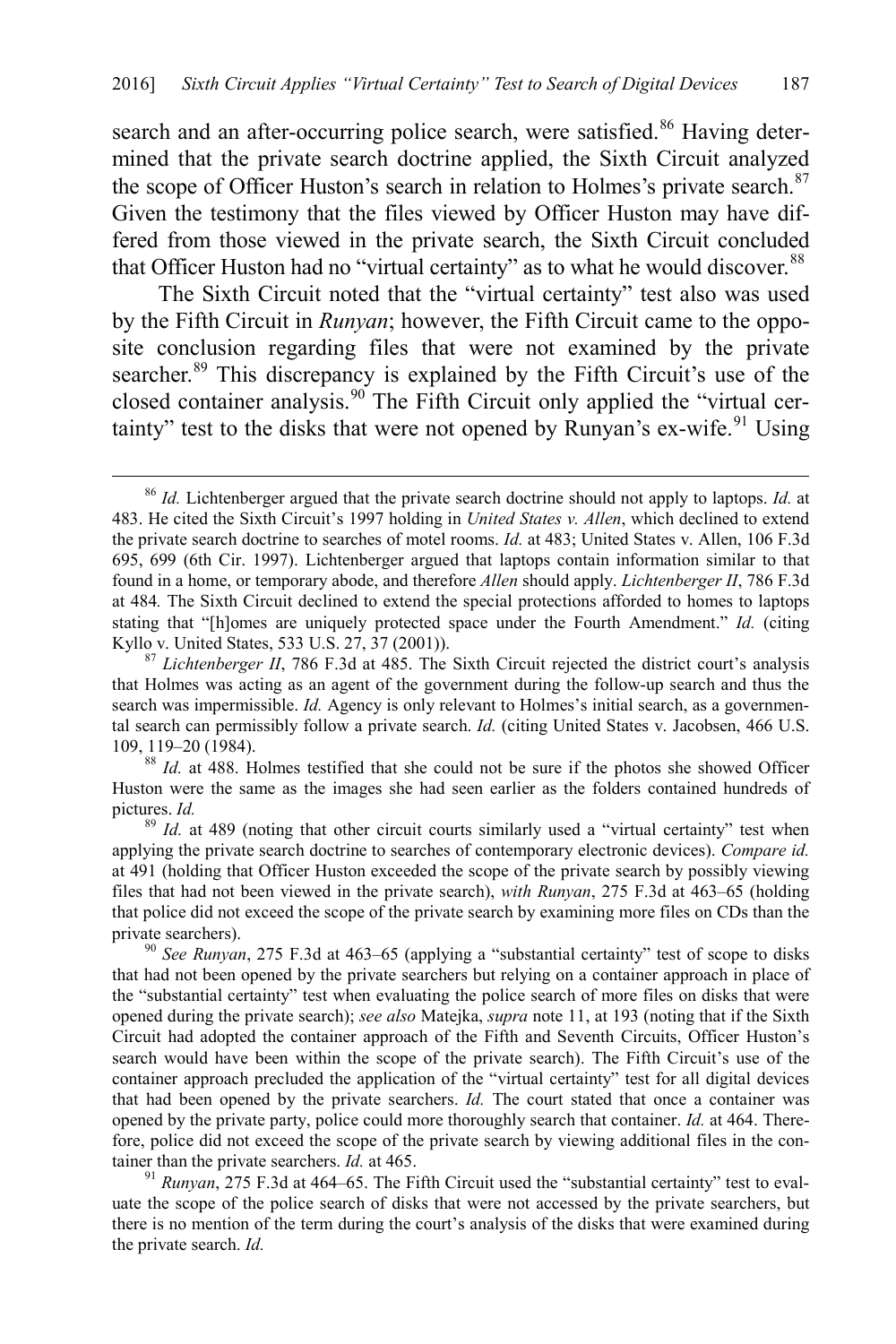the container analysis, the Fifth Circuit determined that Runyan did not have a reasonable expectation of privacy in the disks that had been opened by his ex-wife.<sup>[92](#page-12-0)</sup> Therefore, the court did not apply a "virtual certainty" test to the CDs that were previously opened. $93$ 

The Sixth Circuit declined to adopt the container approach used by the Fifth Circuit, and instead focused on the unique privacy concerns posed by digital storage devices.<sup>[94](#page-12-2)</sup> The Sixth Circuit echoed the U.S. Supreme Court's decision in *Riley v. California*, in 2014.<sup>[95](#page-12-3)</sup> In *Riley*, the Supreme Court focused on the immense storage capacity of cell phones and computers, noting that these devices can contain a digital record of a person's personal and professional life.<sup>[96](#page-12-4)</sup> Given the qualities of electronic devices, the Sixth Circuit concluded that the files viewed by Officer Huston could have been photos of Lichtenberger, his bank records, or his medical history; the possibilities were endless.[97](#page-12-5) The Sixth Circuit's decision in *Lichtenberger* implicitly created a circuit split with the Fifth and Seventh Circuits. [98](#page-12-6) The Fifth and Seventh Circuits employed a closed container analysis; whereas the Sixth Circuit, focused on the unique qualities of digital devices, applied the "vir-tual certainty" test of scope.<sup>[99](#page-12-7)</sup> The effects of this split are made clear when

<span id="page-12-3"></span> $^{95}$  *Lichtenberger II*, 786 F.3d at 487–88. In *Riley*, the Supreme Court, focusing on the significant privacy interests at stake, held that police must obtain a warrant before searching a cellphone seized incident to arrest. *See* 134 S. Ct. at 2495.<br><sup>96</sup> *Riley*, 134 S. Ct. at 2489. In *Riley*, the defendant was stopped for driving with an expired

<span id="page-12-4"></span>registration and a suspended license. *Id.* at 2480. A search of the car revealed two concealed handguns, and the defendant was arrested and searched. *Id.* Police seized the defendant's cell

<span id="page-12-6"></span><span id="page-12-5"></span>phone and searched its contents for evidence of gang activity. *Id.*<br><sup>97</sup> Lichtenberger II, 786 F.3d at 489.<br><sup>98</sup> See Kerr, *supra* note [11](#page-3-9) (noting that the Sixth Circuit considered individual files whereas the Fifth and Seventh Circuits analogized digital devices to Fourth Amendment containers). *Compare Lichtenberger II*, 786 F.3d at 491 (holding that Officer Huston exceeded the scope of the private search by possibly viewing files that had not been viewed in the private search), *with Runyan*, 275 F.3d at 463–65 (holding that police did not exceed the scope of the private search by examining more files on CDs than the private searchers).

<span id="page-12-7"></span><sup>99</sup> Compare Runyan, 275 F.3d at 465 (noting that an individual's expectation of privacy in a container is compromised when it is opened and searched by a private party, and, therefore, the police do not exceed the scope of the search by examining more of the contents of the container), *with Lichtenberger II*, 786 F.3d at 490 (holding that Officer Huston's lack of "virtual certainty" was dispositive).

<span id="page-12-0"></span> $92$  *See id.* (stating that once a container is opened and searched by a private party, the owner's expectation of privacy in the contents of the container is compromised).

<span id="page-12-1"></span><sup>&</sup>lt;sup>93</sup> Id. The Fifth Circuit held that once a container is opened by a private party, the police do not exceed the scope of that prior search by examining more of the contents of the container. *Id.* at 465. Therefore, there was no reason to apply a "substantial certainty" test. *See id.* 

<span id="page-12-2"></span><sup>&</sup>lt;sup>94</sup> See Lichtenberger *II*, 786 F.3d at 488 (citing the district court's finding that a laptop is not comparable to a physical container given the amount of information that a laptop can contain). The Sixth Circuit discussed the 2014 U.S. Supreme Court decision in *Riley v. California*, which focused on the unique privacy concerns posed by electronic devices. *See Riley*, 134 S. Ct. 2473,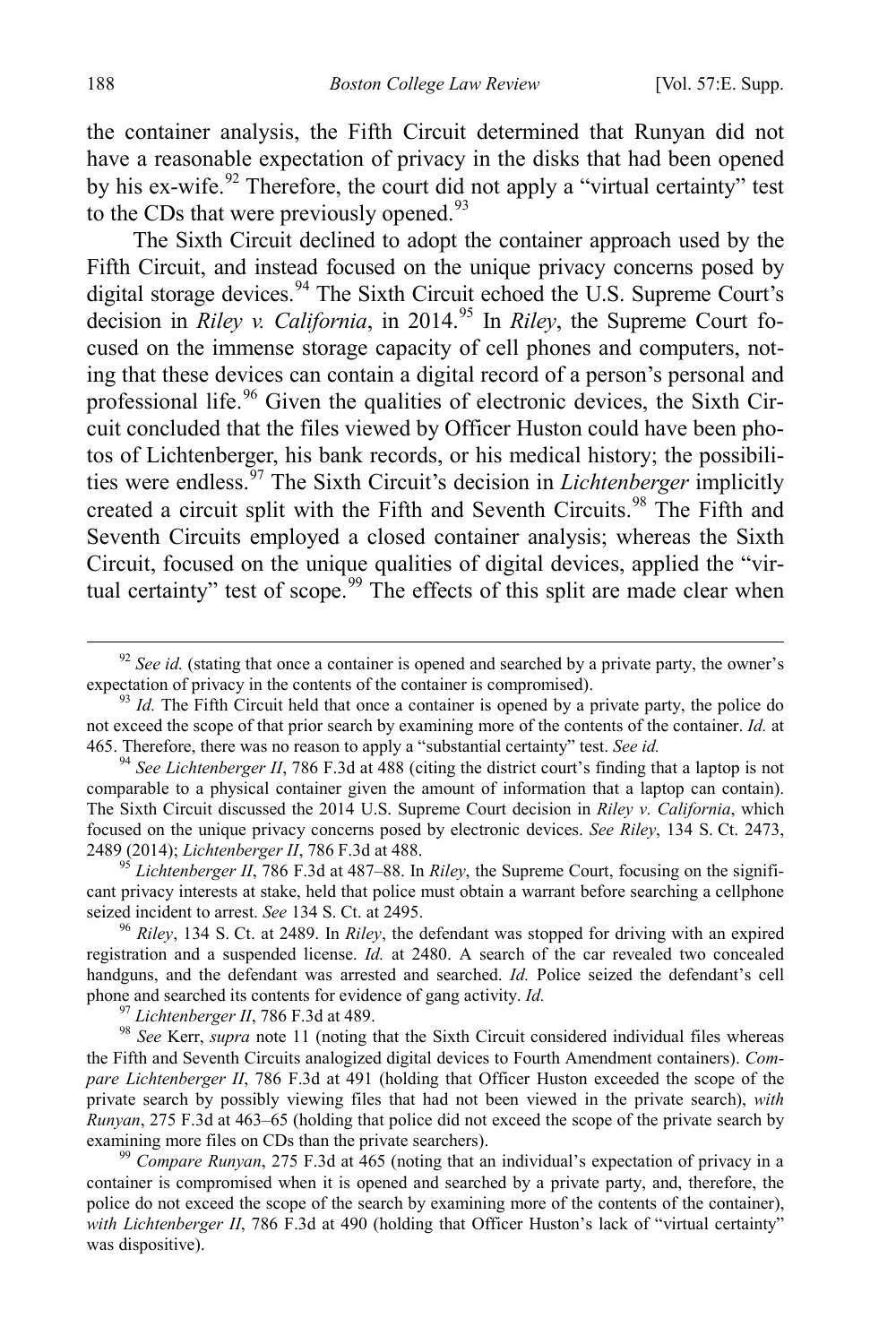looking at the outcomes of the two cases: in *Runyan*, the evidence from police searches of disks viewed by the ex-wife were ruled admissible, and after being remanded to the district court, three of the convictions were upheld on a subsequent appeal, but in *Lichtenberger*, the evidence was suppressed and the case was dismissed on remand.<sup>100</sup>

#### <span id="page-13-1"></span>III. CLOSING THE DOOR ON THE CONTAINER APPROACH: APPLYING THE PRIVATE SEARCH DOCTRINE TO DIGITAL DEVICES

<span id="page-13-0"></span>The U.S. Court of Appeals for the Sixth Circuit in *United States v. Lichtenberger* in 2015 correctly abandoned the closed container approach used by the U.S. Court of Appeals for the Fifth Circuit in 2001 in *United States v. Runyan*. [101](#page-13-4) The Sixth Circuit erred, however, in its application of the "virtual certainty" test to the facts of the case.<sup>[102](#page-13-5)</sup> This Part argues that the closed container analysis used by the Fifth Circuit, and adopted by the Seventh Circuit in *Rann v. Atchison* in 2010, should not apply to digital storage devices.<sup>[103](#page-13-6)</sup> This Part also argues that the Sixth Circuit articulated the correct test of scope, but failed to properly apply the test to the facts in *Lichtenberger*. [104](#page-13-7)

<span id="page-13-2"></span>The closed container approach to digital devices could result in significant violations of personal privacy, and therefore should not be adopted in future cases.[105](#page-13-8) In, *United States v. Jacobsen* in 1984, The U.S. Supreme

<span id="page-13-5"></span>the images in the folder were child pornography, the "virtual certainty" test was satisfied); *cf.*  United States v. Tosti, 733 F.3d 816, 822 (9th Cir. 2013) (noting that because the private searcher could identity the contents of the photos from the thumbnail images, police enlargement of the photos was irrelevant). In *United States v. Lichtenberger* in 2015 the U.S. Court of Appeals for the Sixth Circuit stated that the files viewed by Officer Huston could have been bank statements or medical records. *Lichtenberger II*, 786 F.3d at 489. This was incorrect because the thumbnails were smaller images of child pornography and clicking on them merely enlarged the images. *Id.* at 480.<br><sup>103</sup> See infra notes [105–](#page-13-2)[112](#page-14-0) and accompanying text.<br><sup>104</sup> See infra notes [113–](#page-15-0)[125](#page-16-0) and accompanying text.<br><sup>105</sup> See Lichtenberger II, 786 F.3d at 488 (citing the district court's finding that the search of a

<span id="page-13-8"></span><span id="page-13-7"></span><span id="page-13-6"></span>laptop is highly intrusive given the amount of data it can hold, and therefore the laptop is not

<span id="page-13-3"></span> <sup>100</sup> *Compare Runyan*, 275 F.3d 449, *appeal after remand*, 290 F.3d 223, <sup>252</sup> (5th Cir. 2002) (affirming three of four convictions on a subsequent appeal after the case was remanded to the district court for further fact finding), *with Lichtenberger II*, 786 F.3d at 491 (all charges were dismissed after remand to district court), *remanded to* No. 3:12-cr-00570-JGC (N.D. Ohio dismissed July 9, 2015).<br><sup>101</sup> *See* Kerr, *supra* note [11](#page-3-9) (arguing that the Sixth Circuit approach is correct as the container

<span id="page-13-4"></span>approach would lead to inconsistent and concerning results). *Compare* United States v. Lichtenberger (*Lichtenberger II*), 786 F.3d 478, 490 (6th Cir. 2015) (holding Officer Huston's lack of "virtual certainty" dispositive in determining that his search exceeded the scope of the prior private search), *with* United States v. Runyan, 275 F.3d 449, 465 (5th Cir. 2001) (holding that police did not exceed the scope of the private search by examining more items in a container than the private searchers).<br><sup>102</sup> *See* Matejka, *supra* not[e 11,](#page-3-9) at 196 (arguing that because Holmes knew that the majority of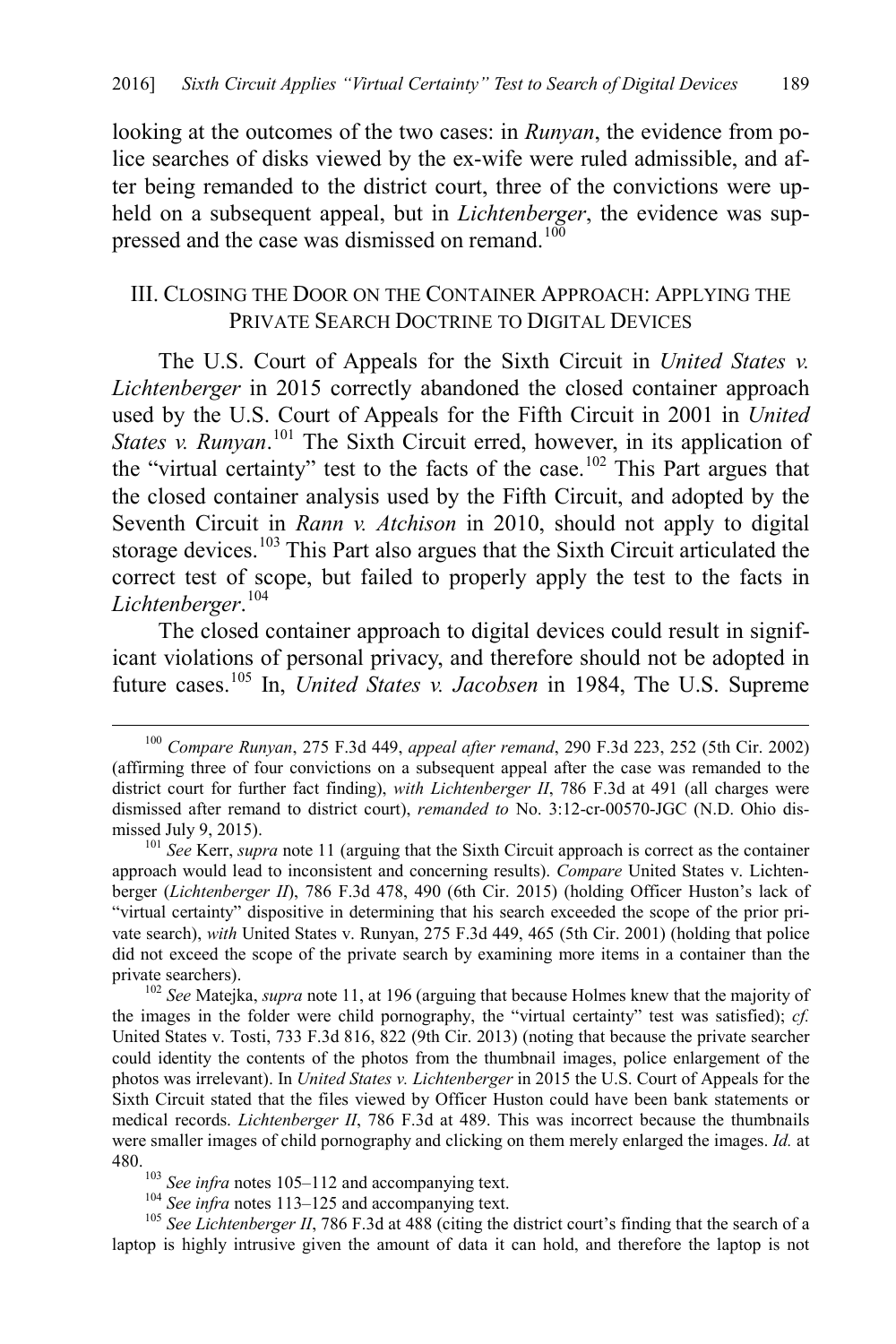Court noted that in follow-up searches of physical containers, the risk to personal privacy is that the private searcher did not notice, or remember seeing, a particular object.<sup>[106](#page-14-1)</sup> In the case of digital devices, which can hold vast amounts of information, the private searcher would have to click on every individual file to see all of the disk's contents.<sup>[107](#page-14-2)</sup> Therefore, in follow-up searches of digital storage devices, the privacy risks are greatly increased.<sup>[108](#page-14-3)</sup>

The Sixth Circuit highlighted these risks in *Lichtenberger*, explaining that digital devices can contain bank statements, medical records, personal correspondences, and a range of other material not discovered by the private searcher.<sup>[109](#page-14-4)</sup> In *Runyan*, the police had no virtual certainty that the follow-up search of the CDs would reveal nothing else of significance.<sup>110</sup> The CDs accessed by the ex-wife could have contained tax forms or investment in-formation in addition to child pornography.<sup>[111](#page-14-6)</sup> The Fifth Circuit's use of the closed container approach, however, precluded the application of a "virtual certainty" test of scope, and violated Runyan's personal privacy rights.<sup>[112](#page-14-7)</sup>

<span id="page-14-0"></span> comparable to a physical container); Kerr, *supra* note [1,](#page-1-0) at 555–56 (arguing that the physical container approach used in *Runyan* would lead to disturbing results given the amount of private information a digital device can contain); Palumbo, *supra* not[e 43,](#page-6-1) at 1000 (noting that network disk drives can contain information from a large group of individuals and that the closed container approach would mean that if one user's data was legally searched, then police could search other individuals' data stored on the same drive).

<span id="page-14-1"></span> $106$  *See* 466 U.S. 109, 119 (1984) (stating that the defendant's privacy is not further infringed if the government is simply avoiding the risk of false testimony or faulty memory from the private searcher and noting that the Officer's inspection of the package simply protected against the risk

<span id="page-14-2"></span>of misdescription).<br><sup>107</sup> *See Lichtenberger II*, 786 F.3d at 489 (stating that the files viewed by Officer Huston could have been anything).

<span id="page-14-3"></span><sup>108</sup> *See id.* (noting that police could have discovered a range of private information unrelated to child pornography); *see also* Palumbo, *supra* note [43,](#page-6-1) at 1000 (suggesting that the search of a business man's computer in connection to financial fraud could reveal his wife's personal data stored on the same computer); *cf.* William Clark, Note, *Protecting the Privacies of Digital Life:*  Riley v. California*, the Fourth Amendment's Particularity Requirement, and Search Protocols for Cell Phone Search Warrants*, 56 B.C. L. REV. 1981, 2008 (2015) (noting the unique threat to the

<span id="page-14-5"></span><span id="page-14-4"></span><sup>109</sup> Lichtenberger *II*, 786 F.3d at 489.<br><sup>110</sup> *See Lichtenberger II*, 786 F.3d at 488–89 (noting that the "virtual certainty" test was not satisfied because there was a possibility that Officer Huston may have opened files that had not been examined by the private searcher); *Runyan*, 275 F.3d at 464 (noting that it was not clear whether police had viewed files that were the same or different than those viewed by the private searchers).<br><sup>111</sup> *See Lichtenberger II*, 786 F.3d at 487–88 (quoting Riley v. California, 134 S. Ct. 2473,

<span id="page-14-6"></span>2489 (2014)) (noting the different types of documents which could also be stored on a digital storage device); *see also* Palumbo, *supra* not[e 43,](#page-6-1) at 1000 (suggesting that the search of a business man's computer in connection to financial fraud could reveal his wife's personal data stored on the same computer). <sup>112</sup> *See Runyan*, 275 F.3d at 464–65 (applying the container analysis instead of a "virtual

<span id="page-14-7"></span>certainty" test of scope when evaluating the police search of disks that were opened during the prior private search); Palumbo, *supra* note [43,](#page-6-1) at 999–1000 (arguing that the closed container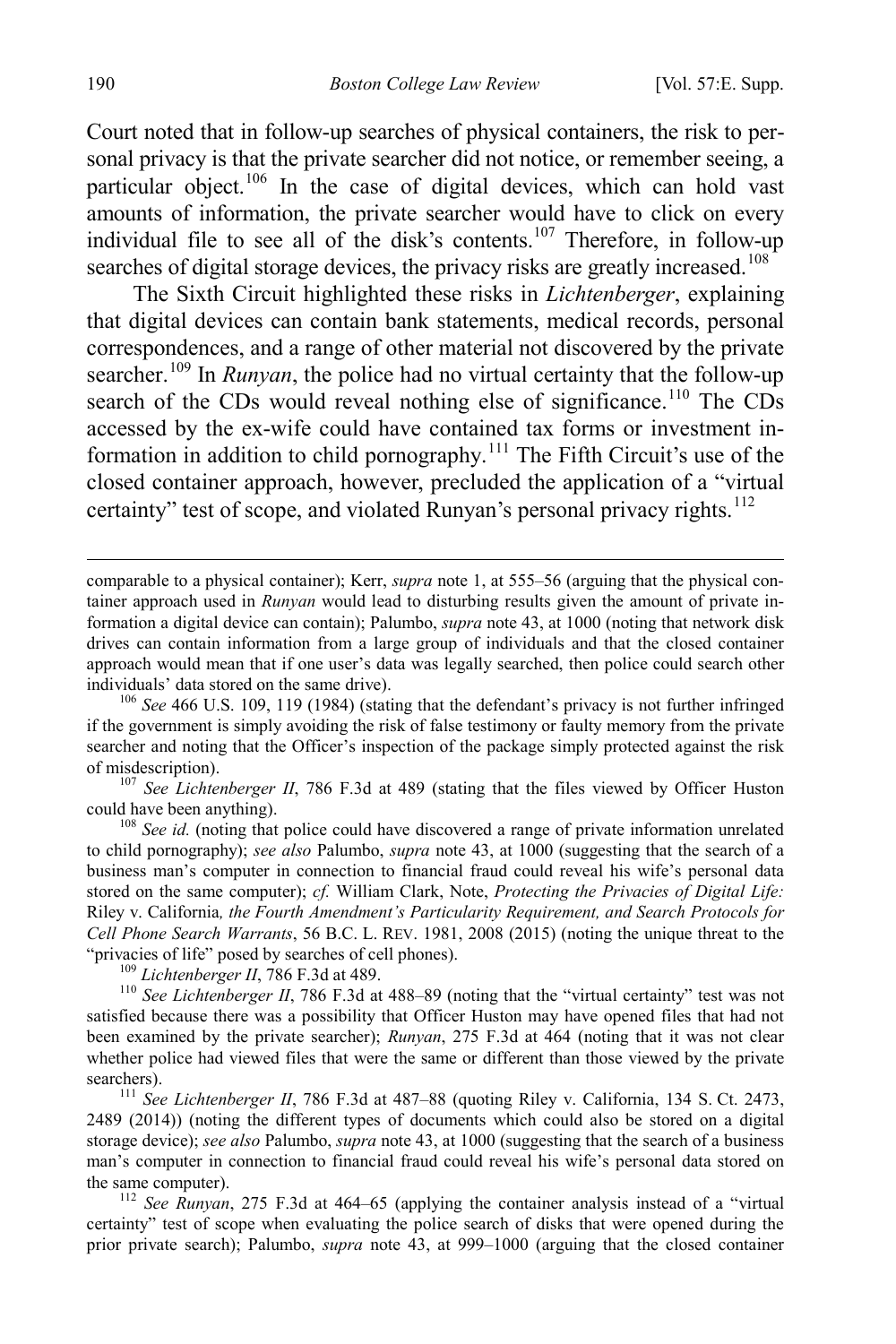<span id="page-15-0"></span>The Sixth Circuit correctly adopted the "virtual certainty" test of scope, but the court incorrectly applied the test given the specific facts of *Lichtenberger*, which show that Officer Huston was virtually certain that nothing else of significance would be revealed by his follow-up search.<sup>[113](#page-15-1)</sup> The Sixth Circuit reasoned that because files cannot be viewed prior to clicking on them, the police officer could not have been virtually certain of what he was to  $discover$ <sup>[114](#page-15-2)</sup>

The court failed to consider, however, that the files at issue in *Lichtenberger* were displayed as thumbnails, smaller versions of the file's images.<sup>[115](#page-15-3)</sup> The Sixth Circuit states that Officer Huston could have discovered documents such as bank statements, medical records, internet search histories, and per-sonal communications among the photographs.<sup>[116](#page-15-4)</sup> This was not the case, however, as the files Holmes discovered in her private search were displayed as thumbnail images, and thus they could not have been text-based docu-ments.<sup>[117](#page-15-5)</sup> Therefore, there was no risk of revealing other documents like those suggested by the court.<sup>[118](#page-15-6)</sup> Holmes was not sure if she showed Officer Huston the same images that she had previously viewed, but there was little risk that the few files shown to Officer Huston would reveal anything else of significance other than images of child pornography. $119$ 

<span id="page-15-2"></span><sup>114</sup> *See id.* at 489 (noting that the main folder was labeled "private" and the sub-folders were labeled with numbers, therefore Officer Huston could not have been sure if the files contained pornography or unrelated images or documents).

<span id="page-15-3"></span><sup>115</sup> *See id.* (stating that police could have discovered text-based documents such as bank statements and medical records). Holmes stated that she clicked on the sub-folders, which revealed images of child pornography displayed as thumbnails. *Id.* Clicking on specific thumbnails revealed larger versions of the images. *Id.*<br><sup>116</sup> *Id.* <sup>117</sup> *See id.* at 480 (noting Holmes's testimony that she found "thumbnails [*sic*] images of

<span id="page-15-5"></span><span id="page-15-4"></span>adults engaging in sexual acts with minors"); *see also Tosti*, 733 F.3d at 822 (noting that the private searcher and the detectives testified that a person could identify the photos as child pornography from the thumbnail images).<br><sup>118</sup> *See Lichtenberger II*, 786 F.3d at 480 (noting Holmes's testimony that she found "thumb-

<span id="page-15-6"></span>nails [*sic*] images of adults engaging in sexual acts with minors"). Holmes testified that she could tell the photos contained child pornography from the thumbnail images. *Id.*; *see also Tosti*, 733 F.3d at 822 (noting testimony that the thumbnail images could be identified as child pornography without clicking on them). In *United States v. Tosti* in 2013 the U.S. Court of Appeals for the Ninth Circuit ruled that police did not exceed the scope of a private search by viewing enlarged thumbnails of child pornography. 733 F.3d at 825.<br><sup>119</sup> *See Lichtenberger II*, 786 F.3d at 481 (noting Holmes's testimony that the thumbnail im-

<span id="page-15-7"></span>ages showed child pornography). Holmes testified that she clicked roughly one hundred images of

approach would lead to exposure of a vast amount of private information). *Contra* Matejka, *supra* note [11,](#page-3-9) at 194 (arguing that the Sixth Circuit should have followed the persuasive authority of the Fifth and Seventh Circuit's decisions in *Runyan* and *Rann*).<br><sup>113</sup> *See Lichtenberger II*, 786 F.3d at 490 (noting that Officer Huston's lack of virtual certain-

<span id="page-15-1"></span>ty was dispositive); *id.* at 481 (noting Holmes's testimony that she had viewed approximately one hundred photos of child pornography and Officer Huston's statement that he was shown four or five photographs).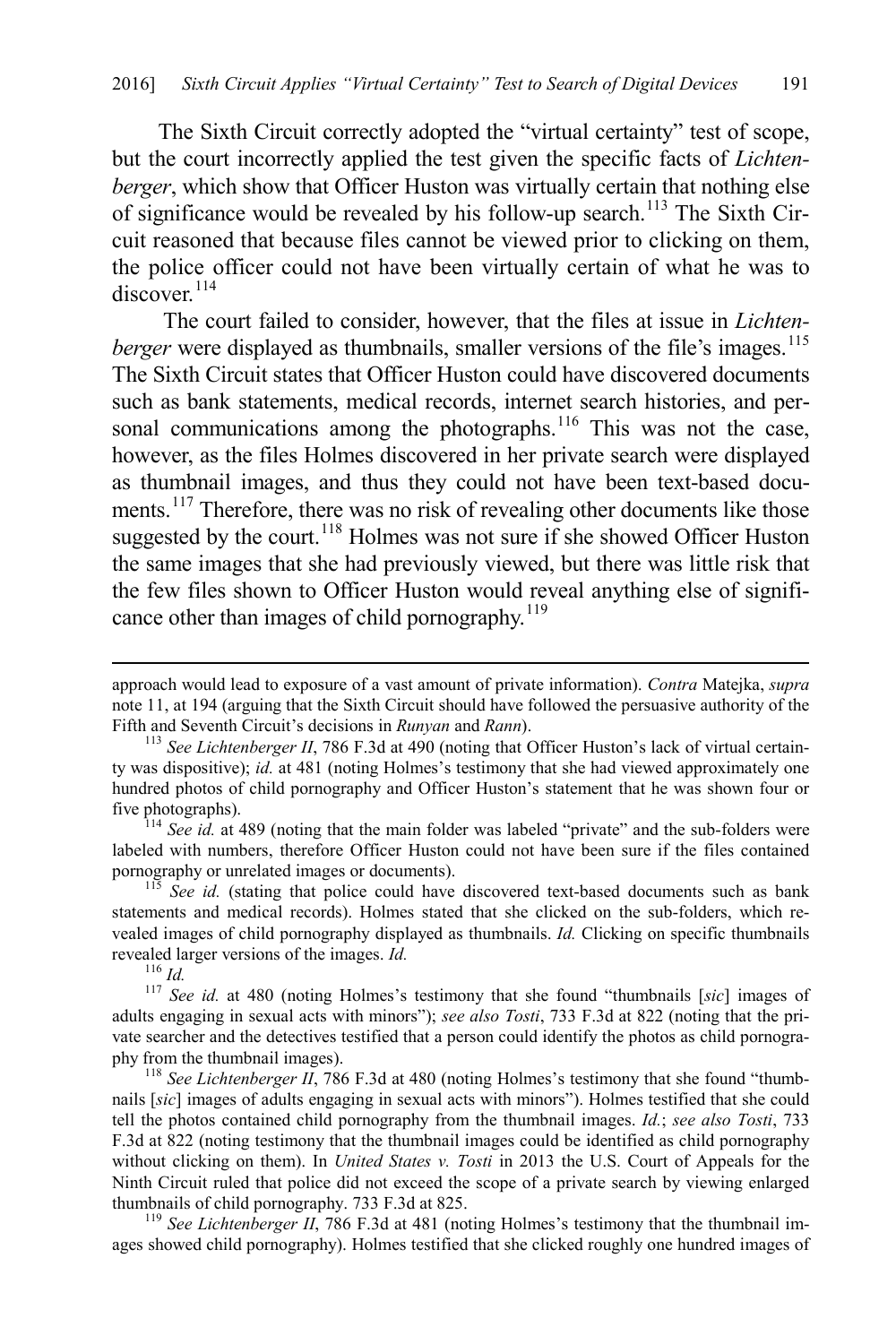This understanding of the "virtual certainty" test emphasizes the key factors articulated by the Supreme Court in *Jacobsen*: the amount of information the government stands to gain, and the level of certainty regarding what they will find.<sup>[120](#page-16-1)</sup> Here, Officer Huston was just confirming Holmes's testimony by viewing four or five images.<sup>[121](#page-16-2)</sup> He did not search the entire computer or all of the contents of the folders.<sup>[122](#page-16-3)</sup> As such, the government could have gained little information from the follow-up search.<sup> $123$ </sup> Furthermore, Holmes's extensive private search of approximately one hundred photos of child pornography, and the fact that all the files were clearly images, made it "virtually certain" that the few images viewed by Officer Hus-ton would also contain child pornography.<sup>[124](#page-16-5)</sup> As Officer Huston's search did not exceed the scope of Holmes's prior search, the Sixth Circuit should have reversed the district court's ruling and remanded the case for trial.<sup>[125](#page-16-6)</sup>

#### <span id="page-16-0"></span>**CONCLUSION**

The Sixth Circuit's decision in *Lichtenberger* represents a necessary return to the fundamentals of the private search doctrine envisioned by the U.S. Supreme Court in *Jacobsen*. The closed container analysis used by the Fifth Circuit in *Runyan*, and adopted by the Seventh Circuit in *Rann*, fails to fully account for the unique attributes of electronic storage devices. This application of the container approach opened the door for violations of privacy that far exceeded the limits envisioned by the Supreme Court when crafting the private search doctrine. In *Lichtenberger*, the Sixth Circuit

child pornography saved in a folder labeled "private," and it contained sub-folders labeled 2-12. *Id.* She later showed Officer Huston approximately four or five of the pictures in the folder. *Id.*; *see also* Matejka*, supra* note [11,](#page-3-9) at 196 (arguing that because Holmes had identified so many images in the folder as child pornography, the Sixth Circuit should have ruled that the "virtual certainty" test was satisfied). <sup>120</sup> *See Jacobsen*, 466 U.S. at 119–20 (holding that the government search did not exceed the

<span id="page-16-1"></span>scope of the private search because the advantage gained by the government was merely avoiding a flaw in the private party's recollection and that there was a "virtual certainty" that nothing else

<span id="page-16-2"></span><sup>&</sup>lt;sup>121</sup> *Lichtenberger II*, 786 F.3d at 481. After seeing a few images of the child pornography, Office Huston asked Holmes to shut down the computer, and he called his supervisor for further instructions. *Id.* at 480.

<span id="page-16-4"></span><span id="page-16-3"></span><sup>&</sup>lt;sup>122</sup> *Id.* at 481.<br><sup>123</sup> *See id.* at 480–81 (noting Holmes testimony that the files in the sub-folder were displayed as thumbnail images). Given the thumbnail images, there was no danger that Officer Huston would see any documents other than pictures. *Id.* Furthermore, Officer Huston only viewed four or five of the images, whereas Holmes had already viewed approximately one hundred images, which all contained child pornography. *Id.*<br><sup>124</sup> *Id.*; *see also* Matejka, *supra* note [11,](#page-3-9) at 196 (arguing that the virtual certainty test was

<span id="page-16-5"></span>satisfied).<br><sup>125</sup> *See* Matejka, *supra* not[e 11,](#page-3-9) at 196 (arguing that because Holmes knew that the majority of

<span id="page-16-6"></span>the images in the folder were child pornography, the "virtual certainty" test was satisfied).